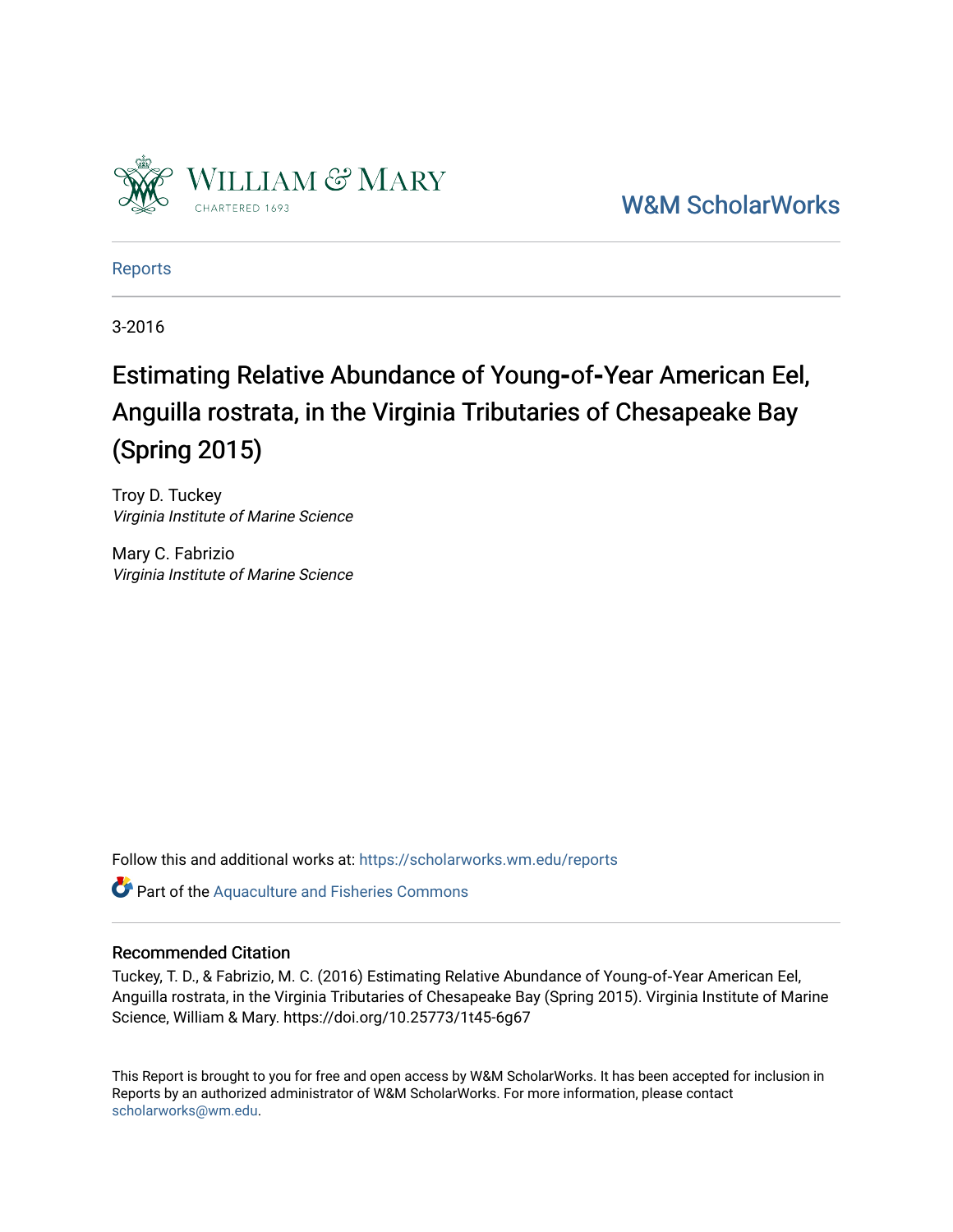

# **Estimating Relative Abundance of Young‐of‐Year American Eel,** *Anguilla rostrata,* **in the Virginia Tributaries of Chesapeake Bay (Spring 2015)**

Final Report for Project No. RF/CF 15‐01



Troy D. Tuckey Mary C. Fabrizio

Department of Fisheries Science Virginia Institute of Marine Science College of William & Mary Gloucester Point, Virginia 23062

Submitted to Virginia Marine Resources Commission, Marine Recreational Fishing Advisory Board and Commercial Fishing Advisory Board.



March 2016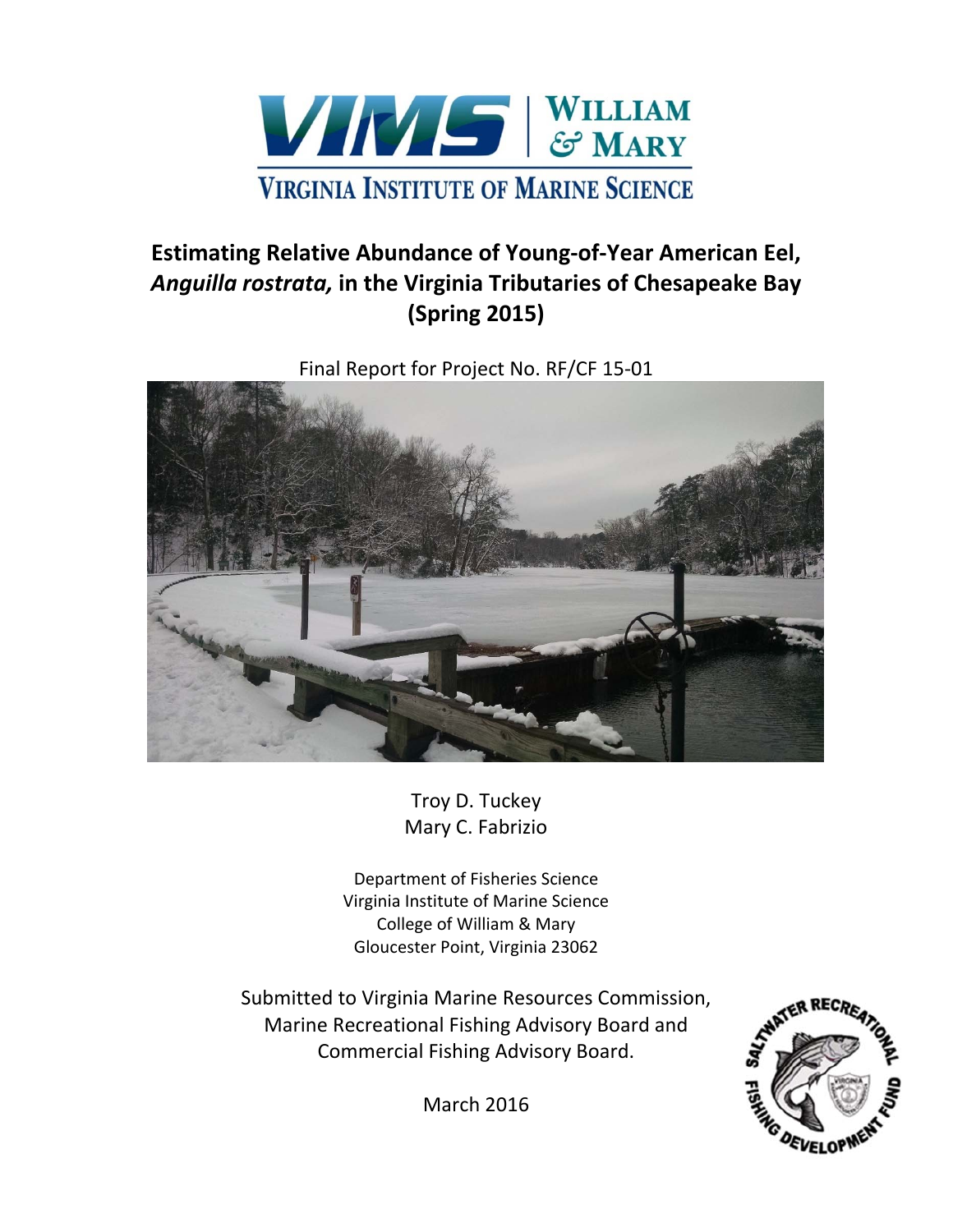# **Acknowledgments**

Thanks to the following individuals who conducted the field collections**:** Wendy A. Lowery, Emily Loose, Christopher Davis, Rebecca Hailey, James Harrison, and Zoemma Warshafsky. Thanks to the law enforcement officers of the Virginia Marine Resources Commission (VMRC) and to landowners and organizations that provided access to their properties, including the Acors family (Kilmarnock) for access to Kamp's Millpond, John Dunn and Charlotte Hollings (upstream of Kamp's Millpond), Dorothy Geyer of the National Park Service (Bracken's and Wormley Ponds), and many others whose cooperation contributed to the success of this study.

 This project was supported by the VMRC Marine Recreational Fishing Advisory (MRFAB) and Commercial Fishing Advisory Boards (CFAB), Project No. RF/CF 15‐01.

# **Table of Contents**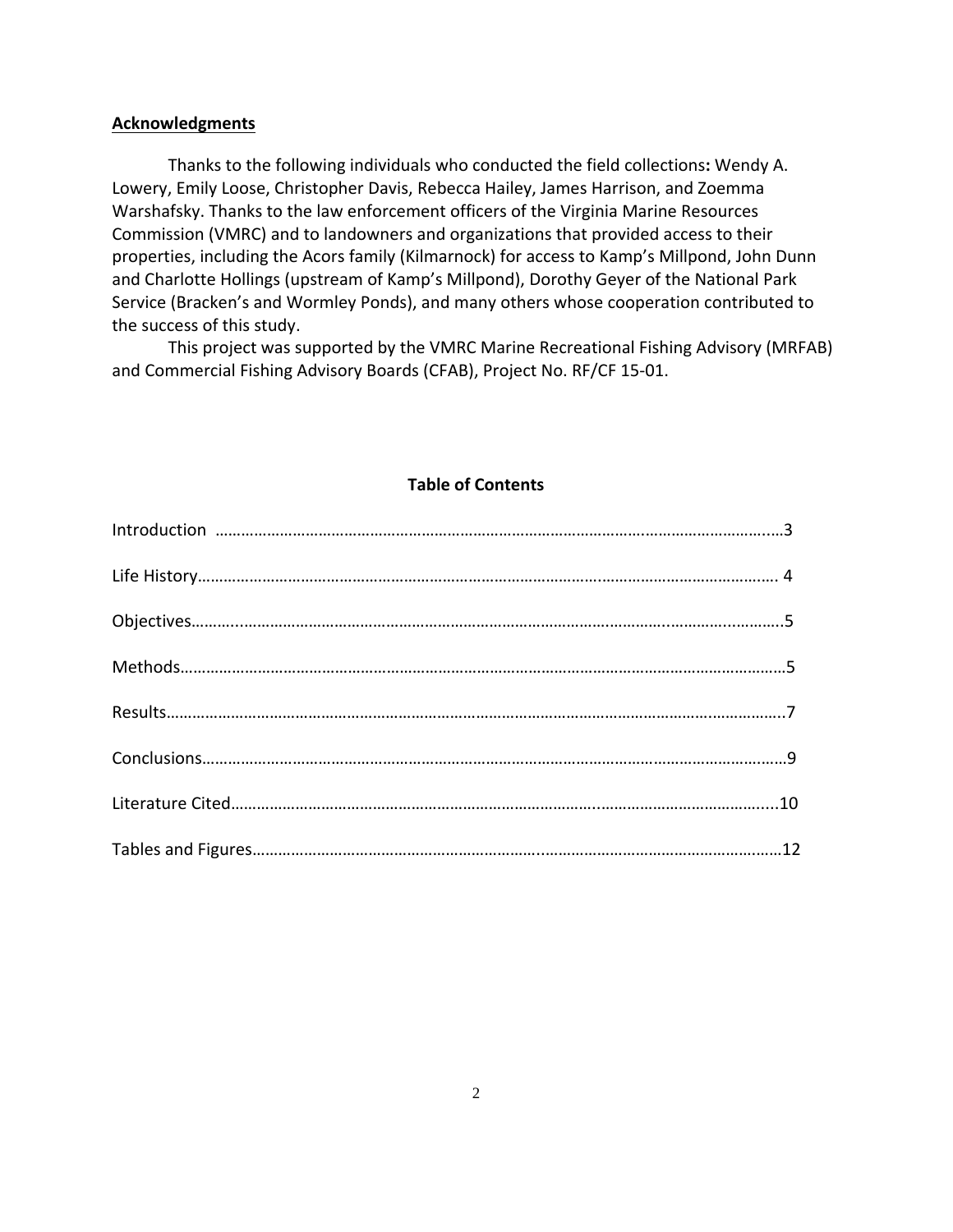#### **Introduction**

American Eel (*Anguilla rostrata*) is a valuable commercial species along the Atlantic coast of North America from New Brunswick to Florida. In the U.S., harvests have declined, with similar patterns occurring in the Canadian Maritime Provinces (Meister and Flagg 1997). An average of 62% of the annual landings of U.S. commercial harvest since 1993 have come from the Chesapeake Bay (personal communication from the National Marine Fisheries Service, Fisheries Statistics Division, 9 February 2015). In 2013, Virginia commercial landings were approximately 100,298 lbs; since mandatory reporting began in 1993, average annual landings in Virginia have been 193,200 lbs or 19% of the U.S. American Eel harvest (personal communication from the National Marine Fisheries Service, Fisheries Statistics Division, 9 February 2015).

 A decline in abundance of American Eel has been observed in recent years with conflicting evidence regarding spatial synchrony throughout their range (Richkus and Whalen 1999; Sullivan et al. 2006). Hypotheses for the decline in abundance include shifts in location of the Gulf Stream, pollution, overfishing, parasites, altered oceanic conditions, and barriers to fish passage (Castonguay et al. 1994; Haro et al. 2000; Knights 2003). Additionally, factors such as unfavorable wind‐driven currents may affect glass eel recruitment on the continental shelf and may have a greater impact than fishing mortality or continental climate change (Knights 2003). However, limited knowledge about fundamental biological characteristics of glass eels has complicated interpretation of juvenile abundance trends (Sullivan et al. 2006).

The Atlantic States Marine Fisheries Commission (ASMFC) adopted the Interstate Fishery Management Plan (FMP) for the American Eel in November 1999. The FMP calls for efforts to collect American Eel data through both fishery‐dependent and fishery‐independent studies in coastal states. Consequently, member jurisdictions agreed to implement an annual survey for young-of-year (YOY) American Eels. The survey is intended to "...characterize trends in annual recruitment of the YOY eels over time [to produce a] qualitative appraisal of the annual recruitment of American Eel to the U.S. Atlantic Coast" (ASMFC 2000). The development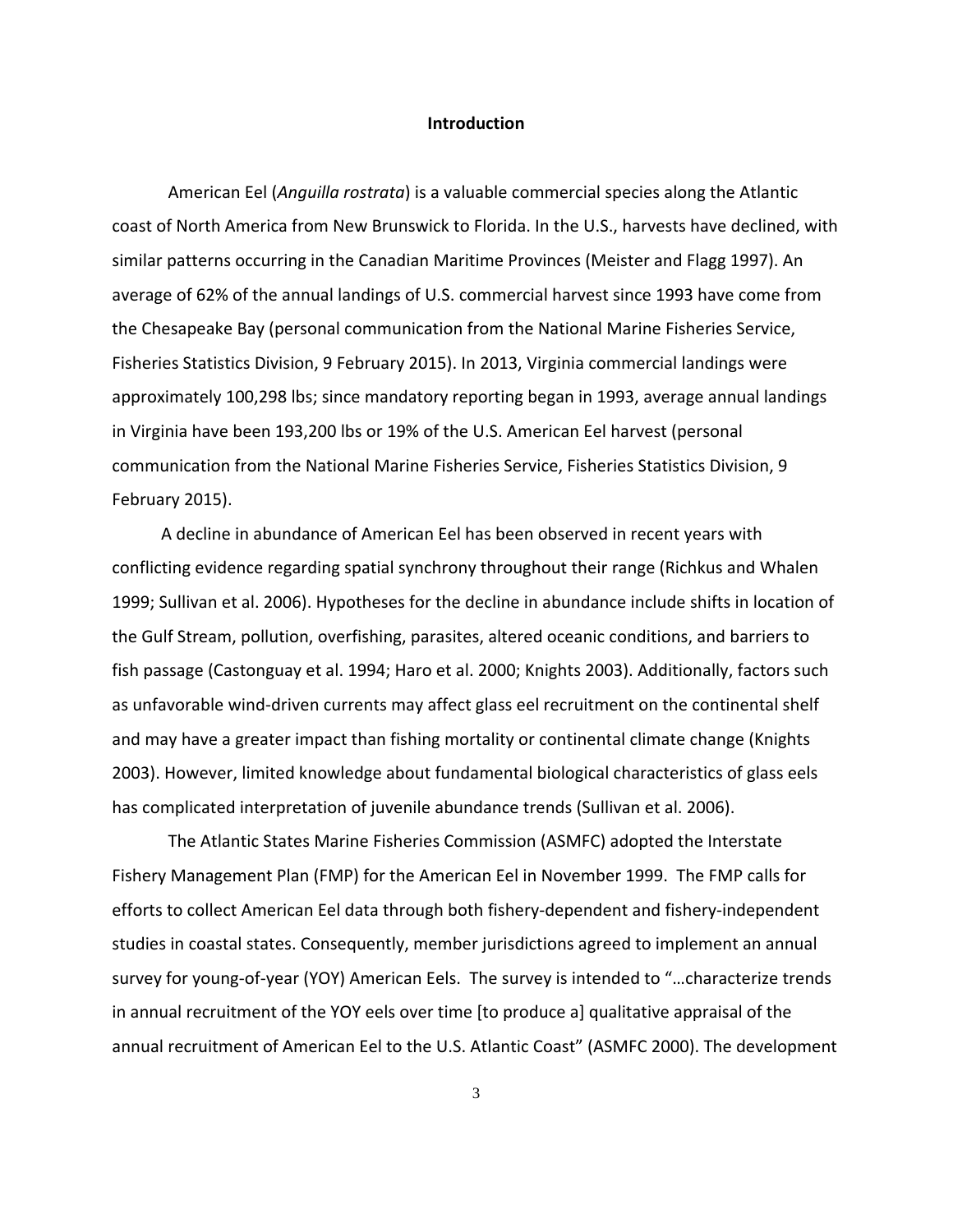of these surveys began in 2000 with full implementation by 2001. Survey results provide necessary data on coastal recruitment success and further understanding of American Eel population dynamics. A recent American Eel benchmark stock assessment report found that the American Eel stock status is depleted and emphasized the importance of the coast-wide survey as an index of recruitment over the historical coastal range in the U.S. and an early warning of potential range contraction of the species (ASMFC 2012). In 2015, the Virginia Institute of Marine Science continued its spring sampling to estimate relative abundance of YOY American Eels in Virginia tributaries of Chesapeake Bay.

#### **Life History**

The American Eel is a catadromous species that occurs along the Atlantic and Gulf coasts of North America and inland in the St. Lawrence Seaway and Great Lakes (Murdy et al. 1997). The species is panmictic and supported throughout its range by a single spawning population (Haro et al. 2000; Meister and Flagg 1997). Spawning takes place during winter to early spring in the Sargasso Sea. Eggs hatch into leaf‐shaped transparent ribbon‐like larvae called leptocephali, which are transported by ocean currents (over 9-12 months) in a generally northwesterly direction and can grow to 85 mm TL (Jenkins and Burkhead 1993). Within a year, metamorphosis into the next life stage (glass eel) occurs in the Western Atlantic near the east coast of North America. A reduction in length to about 50 mm TL occurs prior to reaching the continental shelf (Jenkins and Burkhead 1993). Coastal currents and active migration transport the glass eels (= YOY) into Maryland and Virginia estuaries from February to June (Able and Fahay 1998), though glass eels have been captured in the York River estuary as early as December (VIMS, unpublished data). As growth continues, the glass eel becomes pigmented (elver stage) and within 12 to 14 months acquires a dark color with an underlying yellow hue (yellow eel stage). Many eels migrate upriver into freshwater rivers, streams, lakes, and ponds, while others remain in estuaries. Most of the eel's life is spent in these habitats as a yellow eel. Metamorphosis into the silver eel stage occurs during the seaward migration that takes place from late summer through autumn. Age at maturity varies greatly with location and latitude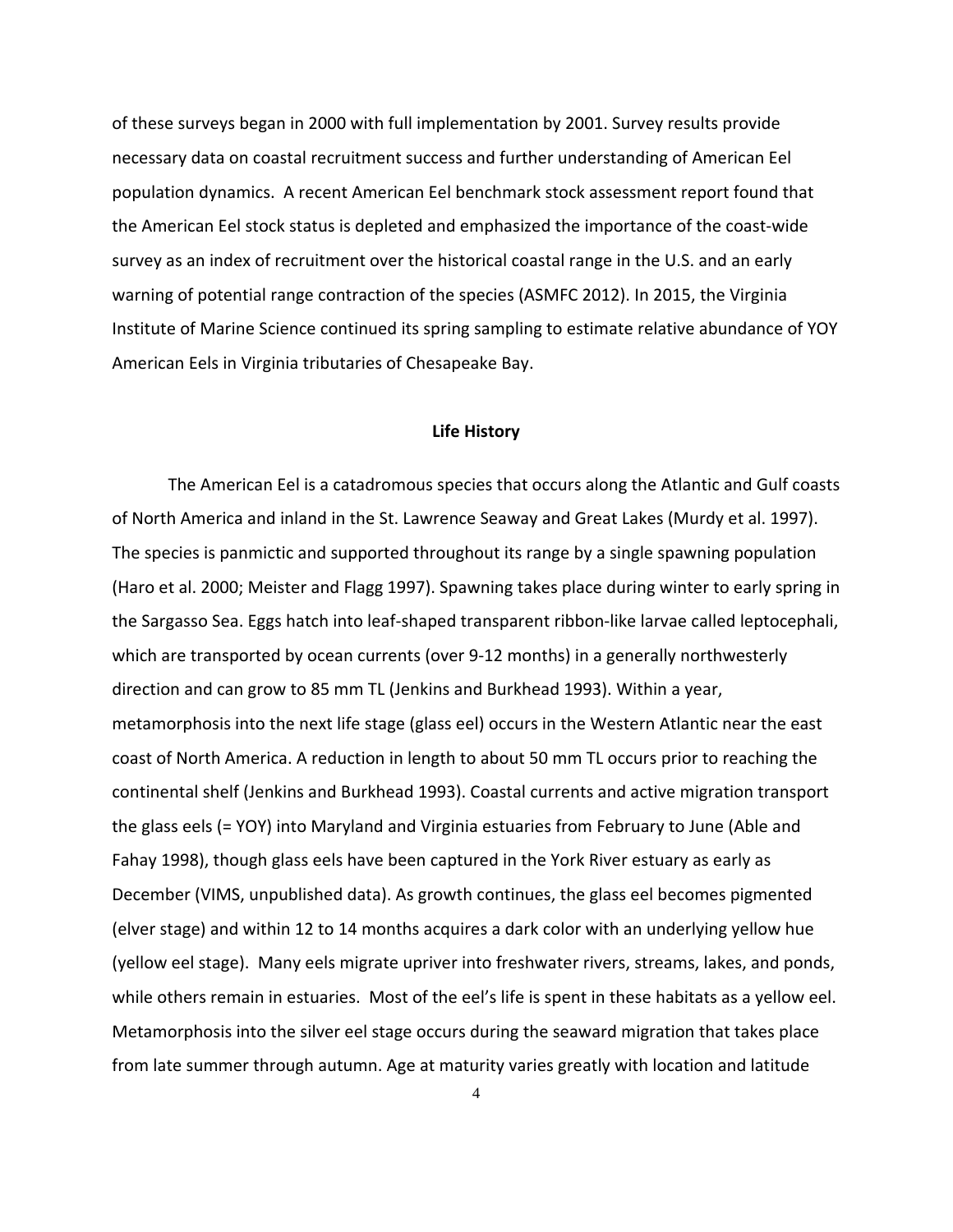and in Chesapeake Bay may range from 2 to 18 years, but most eels reach maturity between age 2 and 6 (Owens and Geer 2003). American Eels from Chesapeake Bay mature and migrate at an earlier age than eels from northern areas (Hedgepeth 1983). Upon maturity, eels migrate back to the Sargasso Sea to spawn and die (Haro et al. 2000).

It has been suggested that glass eel migration has a fortnightly periodicity related to tidal currents and stratification of the water column (Ciccotti et al. 1995). Additionally, alterations in freshwater flow (timing and magnitude) to bays and estuaries may affect the size, timing, and spatial patterns of upstream migration of glass eels and elvers (Facey and Van Den Avyle 1987). YOY eel may use freshwater "signals" to enhance recruitment to local estuaries, thereby influencing year‐class strength (Sullivan et al. 2006).

#### **Objectives**

- 1. Monitor the glass eel migration, or run, into the Virginia Chesapeake Bay tributaries to determine the spatial and temporal components of recruitment.
- 2. Examine environmental factors, which may influence young-of-year eel recruitment.
- 3. Collect basic biological information on recruiting eels, including length, weight, and pigment stage.

# **Methods**

#### *Field Methods*

Minimum criteria for YOY American Eel sampling were established in the ASMFC American Eel FMP, with the Technical Committee approving sampling gear and methods. The timing and placement of gear must coincide with periods of peak YOY shoreward migration. At a minimum, the gear must fish during flood tides during nighttime hours. The sampling season is designated as a minimum of four days per week for at least six weeks or for the duration of the run. At least one site must be sampled in each jurisdiction. The entire catch of YOY eels must be counted from each sampling event and a minimum of 60 glass eels (if present per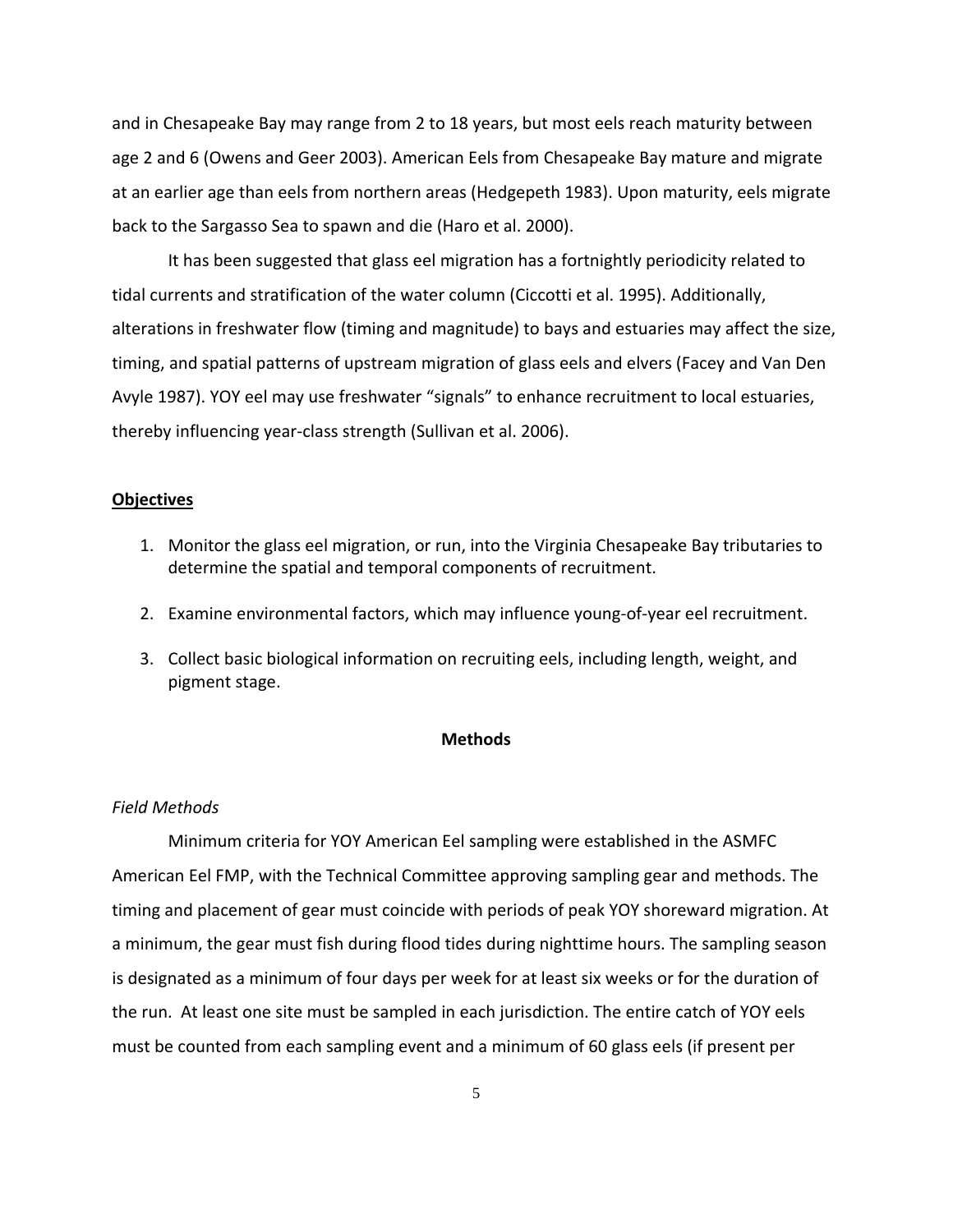jurisdiction) must be examined for length, weight, and pigmentation stage weekly.

Due to the importance of the eel fishery in Virginia, the methods used to monitor glass eel recruitment must ensure proper temporal and spatial sampling coverage, and provide reliable recruitment estimates. To provide the necessary spatial coverage and to assess suitable locations, numerous sites were evaluated previously (Geer 2001). Final site selection was based on known areas of glass eel concentrations, accessibility, and specific physical criteria (e.g., proper habitat) suitable for glass eel recruitment to the sampling gear. Four sites were selected: two on the York River estuary and one each on the Rappahannock and James river estuaries. The James River site (Wareham's Pond) is located in the Kingsmill area of James City County. Wareham's Pond drains directly into the James River, which is about 100 m away, though high tides may affect water levels at the end of the spillway (Figure 1). The two sites on the York River are Bracken's Pond and Wormley Pond (Figure 1). Bracken's Pond is located along the Colonial Parkway at the base of the Yorktown Naval Weapons Station Pier and is less than 100 m from the York River; the tide often reaches the spillway. Wormley Pond, located on the Yorktown Battlefield, drains into Wormley Creek, which has a tidal range that routinely reaches 50 cm depth at the spillway. The final collection site is Kamp's Millpond, which drains into the eastern branch of the Corrotoman River, a tributary to the Rappahannock River (Figure 1). Kamp's Millpond covers approximately 80 acres and is located upstream of Route 790, north of Kilmarnock.

Irish eel ramps were used to collect eels at all sites. The ramp configuration successfully attracts and captures small eels in tidal waters of Chesapeake Bay. Ramp operation requires a continuous flow of water over the climbing substrate and the collection device; continuous flow was accomplished through a gravity feed. Hoses were attached to the ramp and collection buckets to allow for quick removal of eels for sampling. Enkamat™ erosion control material on the ramp floor provided a textured climbing surface. The ramps were placed on an incline (15 - $45^\circ$ ) with the ramp entrance and textured mat extending into the water. The ramp entrance was placed in shallow water (< 25 cm) to prevent submersion of the entire ramp. The inclined ramp and an additional 4<sup>o</sup> incline of the substrate inside the ramp provided sufficient slope to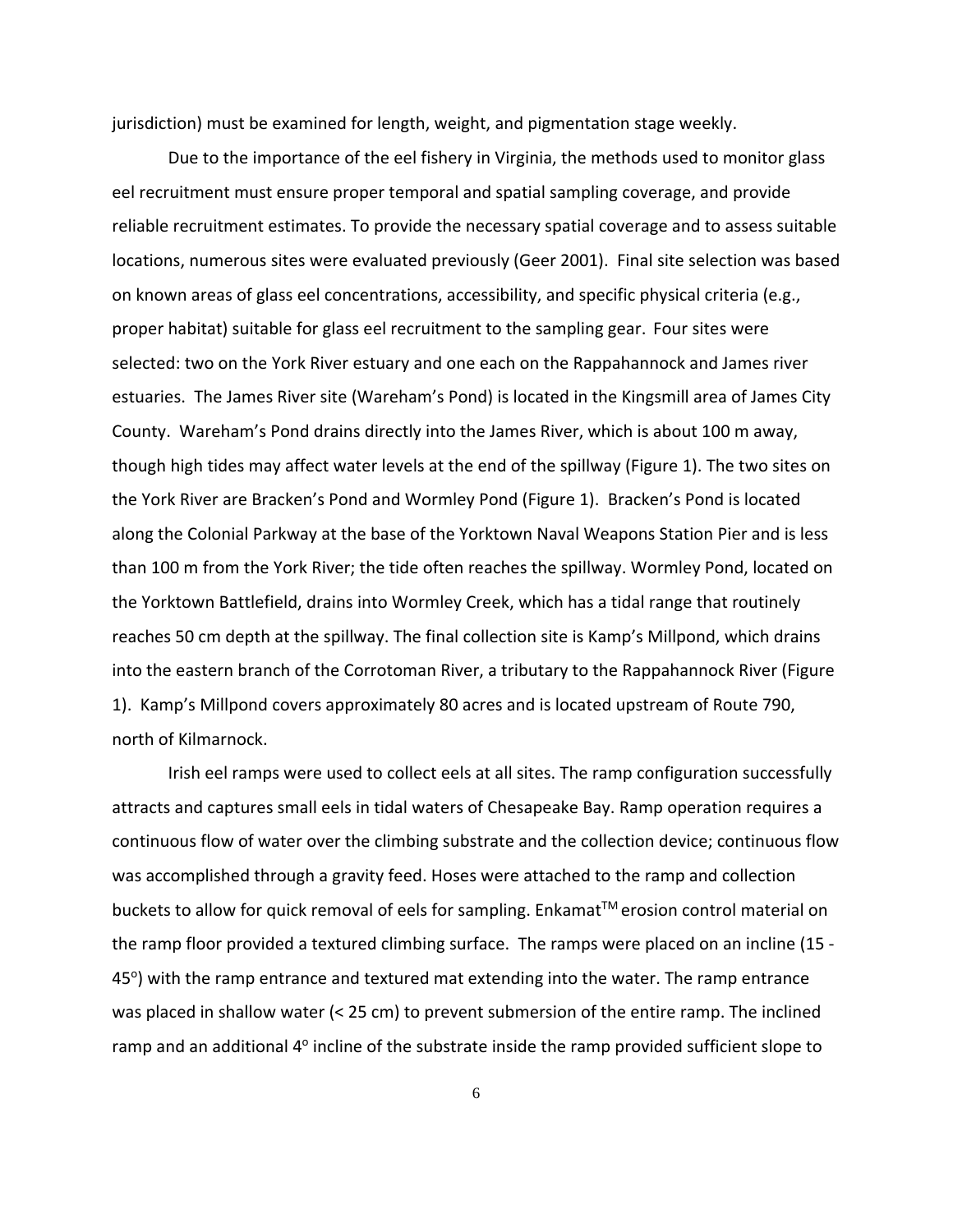create attractant flow. A hinged lid provided access for cleaning and flow adjustments.

Only eels in the ramp's collection bucket (not on the climbing surface) were recorded. Trap performance was rated on a scale of 0 to 3 (0 = new set; 1 = gear fishing; 2 = gear fishing, but not efficiently; 3 = gear not fishing). Water temperature, air temperature, and precipitation were recorded during most site visits. All eels were enumerated and placed above the impediment, with any subsample information recorded, if applicable. Specimens less than or equal to  $\sim$  85 mm total length (TL) were classified as YOY, while those  $>$  85 mm TL were considered elvers. These lengths correspond to the two distinct length‐frequency modes observed in the 2000 survey, which likely reflects different year classes (Geer 2001; note: eels longer than 254 mm TL are not considered glass phase eels, although this is not explicitly stated in Geer 2001). Length, weight, and pigmentation stage (see Haro and Krueger 1988) were recorded from 60 eels weekly. Indices of abundance for each site were calculated using the area‐under‐the‐curve approach (Olney and Hoenig 2001).

#### **Results**

Collections of young‐of‐year American Eel began on 27 February 2015 at Bracken's Pond, 2 March at Wormley Pond in the York River estuary, on 11 March 2015 at Wareham's Pond in the James River estuary, and on 26 March 2015 at Kamp's Millpond in the Rappahannock River estuary. Traps were removed on 5 June 2015 from Wareham's Pond (91 days of continuous sampling) and 9 June 2015 at sites on the York River (105 days of continuous sampling at Bracken's Pond and 103 days at Wormley Pond). The Rappahannock River estuary trap was removed on 30 June 2015 after 99 days of sampling. In all, we collected 35,328 glass eels at Bracken's Pond, 40,071 glass eels at Wormley Pond (York River system), 5,218 glass eels at Wareham's Pond (James River system), and 508 glass eels at Kamp's Millpond (Rappahannock River system; Table 1).

Small numbers of glass eels were first captured in mid‐March at Wormley, Bracken's, and Wareham's ponds, whereas glass eels were first captured in early April at Kamp's Millpond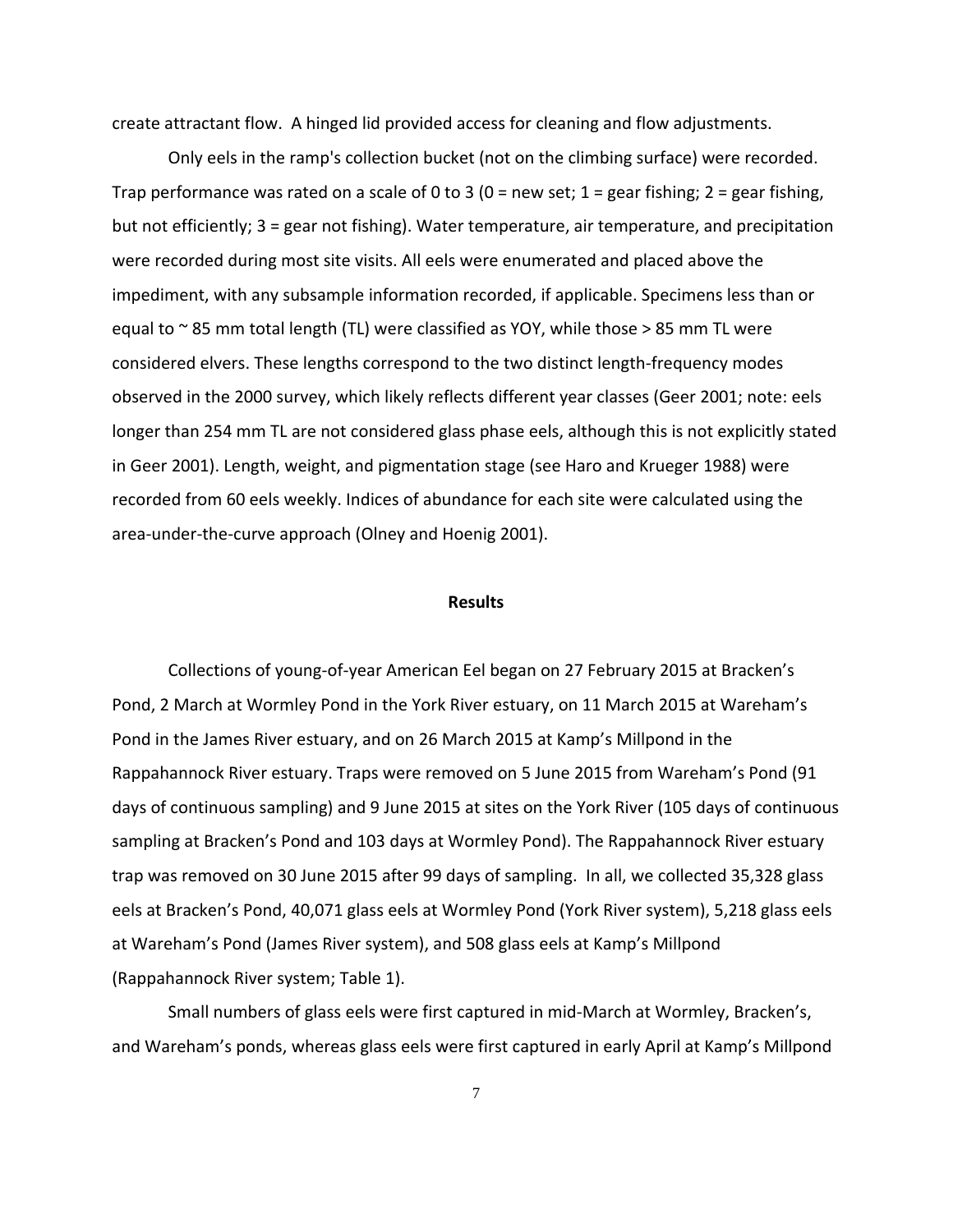(Figure 9). The majority of glass eels recruiting to Wormley, Bracken's, and Wareham's Ponds occurred over a 30‐day period from 16 March to 17 April and a similar recruitment pulse lasting about 30 days occurred at Kamp's Millpond nearly a month later (April to May). There was a second, smaller peak of glass eels at Bracken's and Wareham's ponds in early May that did not occur at Wormley Pond. Peak counts of glass eels typically occur first in the York River estuary, followed by the James, Rappahannock, and Potomac river estuaries (Figure 11).

Elver indices were below‐average at Wormley Pond and Kamp's Millpond and above‐ average at Bracken's and Wareham's ponds (Table 2; Figures 4 and 5). Catches of elver eels occurred throughout the monitoring period with no consistent pattern among locations (Figure 10). The number of elvers observed at Wareham's Pond was the second highest observed in the time series. The area below the spillway was redesigned in 2013 and the two highest catches of elvers occurred in 2014 and 2015 suggesting that changes to the site may have positively influenced the catch of elvers. Catch rates of elvers from Wormley Pond continue to be below average for the eighth consecutive year (Figure 4).

We examined 501 glass eels from Wormley Pond for weight, length, and pigment stage determination in 2015. Total length (TL) of these glass eels ranged from 47.5 to 71.7 mm, with a mean length of 57.4 mm (3.83 standard deviation, SD). Weights of individual glass eels ranged from 0.058 to 0.441 g and averaged 0.145 g (0.049 SD; Figure 6). Mean TL of glass eels recruiting to Wormley Pond on the York River has remained consistent since 2002 (Figure 7). As expected, glass eel pigment stages increased monthly from March to May, 2015 (Figure 8).

### **Conclusions**

Glass eel recruitment varied by location in 2015, with below‐average recruitment at Wormley Pond and Kamp's Millpond, average recruitment at Bracken's Pond, and above‐ average recruitment at Wareham's Pond. While we observed variability in the recruitment of glass eels at each site, the timing of recruitment was consistent among sites with peak recruitment occurring from mid‐March to mid‐April at sites in the York and James rivers, and a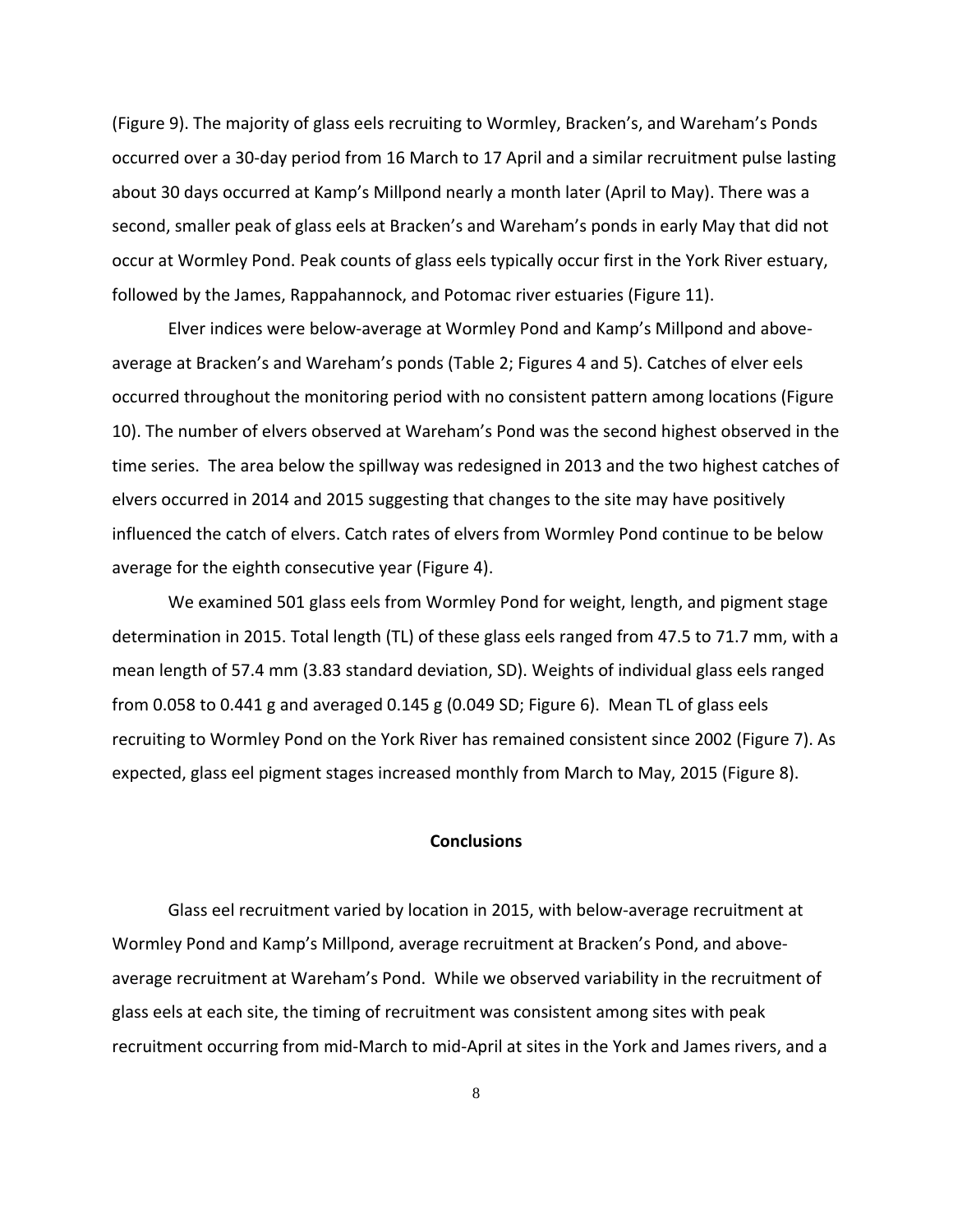delay of one month in the Rappahannock River, which is furthest from the mouth of Chesapeake Bay.

The timing of recruitment of glass eels to monitoring sites in Virginia supports the hypothesis of several pulses of glass eels entering and dispersing throughout Chesapeake Bay. Earliest arrival of glass eels is typically observed at Wormley Pond in the York River estuary (55.7 km from the mouth of the Bay), followed by Bracken's Pond in the York system (59.4 km), Wareham's Pond in the James River estuary (77.8 km), and finally Kamp's Millpond in the Rappahannock River estuary (101 km). Additionally, glass eels arrive at two sites located on the Virginia side of the Potomac River estuary (> 101 km from the mouth of the Bay) much later than at locations near the mouth of Chesapeake Bay. It is interesting to note that relative abundance indices at sites closer to the mouth of Chesapeake Bay tend to show greater variation than those further from the mouth of the Bay (Potomac River sites; Tuckey and Fabrizio 2015).

How recruitment of glass eels translates into yellow‐phase eel production and subsequent changes in spawning stock biomass remains unknown. However, we are collecting American Eel sub‐adults from the VIMS Juvenile Fish Trawl Survey and also obtaining eel samples from the Virginia Department of Game and Inland Fisheries in a cooperative effort to compare the age distribution of sub‐adult American Eels with the recruitment indices of glass eels in each watershed. This unfunded project is underway and we have collected and processed more than 800 eels from the various sources.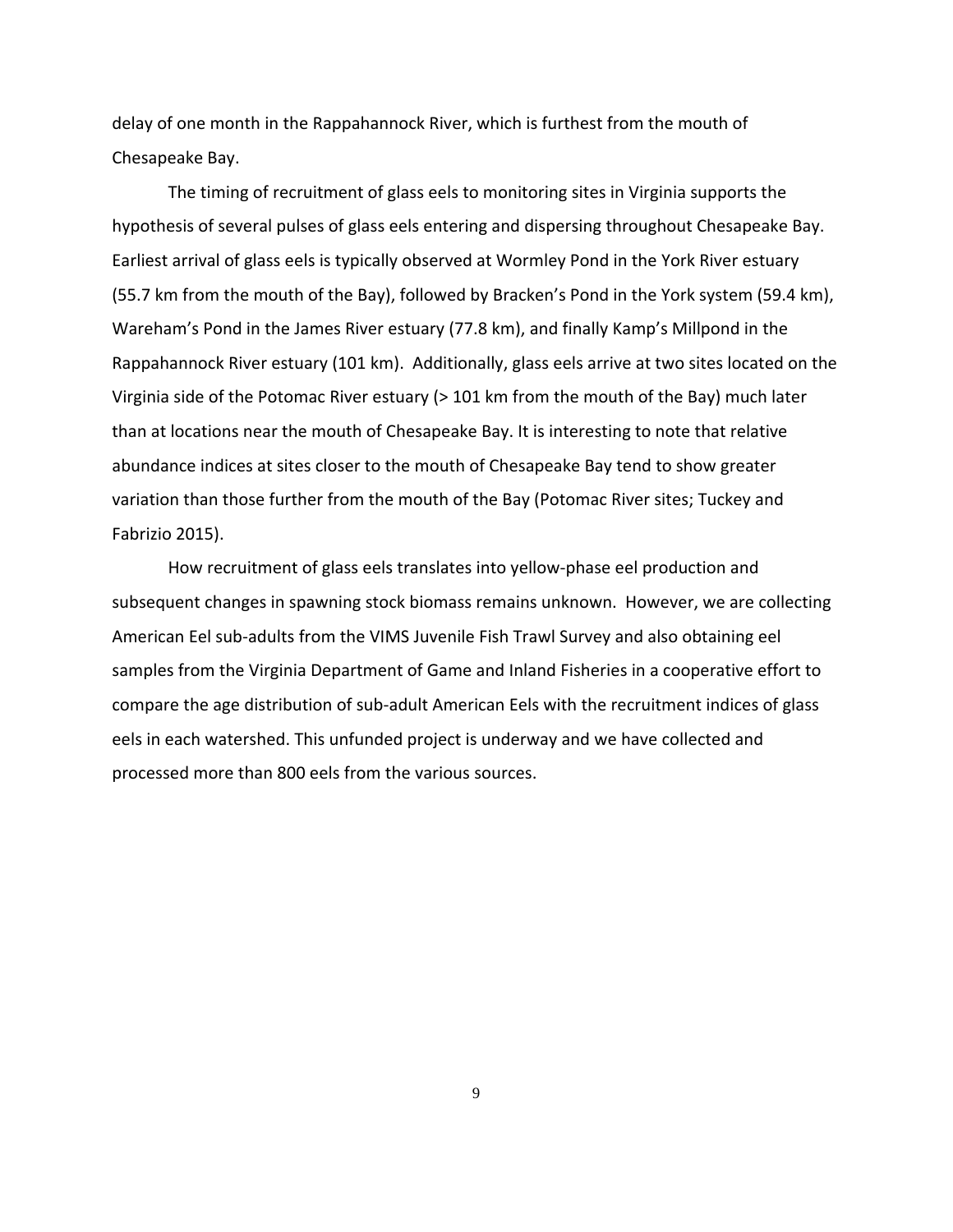#### **Literature Cited**

- Able, K. W. and M. P. Fahay. 1998. The First Year in the Life of Estuarine Fishes in the Middle Atlantic Bight. Rutgers University Press, New Jersey. 342 pp.
- ASMFC. 2000. Fishery Management Plan for American Eel, *Anguilla rostrata*.
- ASMFC. 2012. American Eel Benchmark Stock Assessment. Stock Assessment Report No. 12‐01 of the Atlantic States Marine Fisheries Commission.
- Castonguay, M., P.V. Hodson, C. M. Couillard, M. J. Eckersley, J. D. Dutil and G. Verreault. 1994. Why is recruitment of American Eel, *Anguilla rostrata*, declining in the St. Lawrence River and Gulf? Can. J. Fish. Aquat. Sci. 51:479‐488.
- Ciccotti, E. T. Ricci, M. Scardi, E. Fresi and S. Cataudella. 1995. Intraseasonal characterization of glass eel migration in the River Tiber: space and time dynamics. J. Fish Biol. 47:248‐255.
- Facey, D. E. and M. J. Van Den Avyle. 1987. Species profiles: life histories and environmental requirements of coastal fishes and invertebrates (North Atlantic) ‐ American Eel. U. S. Fish Wildl. Serv. Biol. Rep. 82(11.74). U. S. Army Corps of Engineers, TR EL‐82‐4. 28 pp.
- Geer, P.J. 2001. Evaluating recruitment of American Eel, *Anguilla rostrata*, to the Potomac River‐‐‐Spring 2001. Report prepared for Potomac River Fisheries Commission. Virginia Institute of Marine Science Gloucester Point, Virginia 23062. 21 pp.
- Haro, A. J. and W. H. Krueger. 1988. Pigmentation, size and migration of elvers, *Anguilla rostrata* (Lesueur), in a coastal Rhode Island stream. Can. J. Zool. 66:2528‐2533.
- Haro, A., W. Richkus, K. Whalen, W.‐Dieter Busch, S. Lary, T. Brush and D. Dixon. 2000. Population decline of the American Eel: Implications for research and management. Fisheries 25(9): 7‐16.
- Hedgepeth, M. Y. 1983. Age, growth and reproduction of American Eels, *Anguilla rostrata* (Lesueur), from the Chesapeake Bay area. Masters Thesis. College of William and Mary. 61 pp.
- Jenkins, R. E. and N. M. Burkhead. 1993. Freshwater fishes of Virginia. American Fisheries Society. Bethesda, MD. 1079 pp.
- Knights, B. 2003. A review of the possible impacts of long‐term oceanic and climate changes and fishing mortality on recruitment of anguillid Eels of the Northern Hemisphere. The Science of the Total Environment 310(1‐3): 237‐244.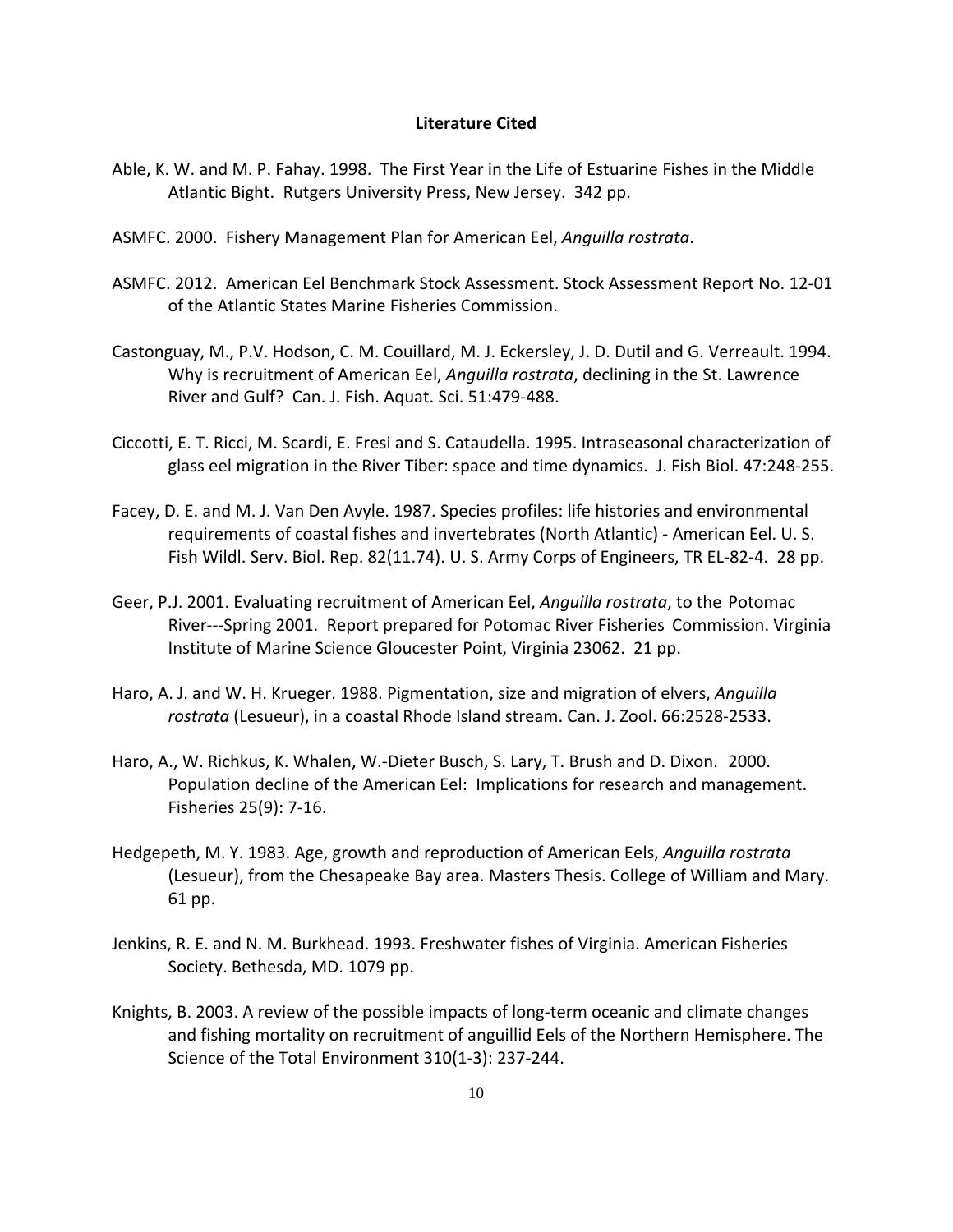- Meister, A. L. and L. N. Flagg. 1997. Recent developments in the American Eel fisheries of eastern North America. Focus 22(1): 25‐26.
- Murdy, E.O., R.S. Birdsong and J.A. Musick. 1997. Fishes of Chesapeake Bay. Smithsonian Institution Press. 324 pp.
- Olney, J. E. and J. M. Hoenig. 2001. Managing a fishery under moratorium: Assessment opportunities for Virginia's stocks of American Shad. Fisheries 26: 6‐11.
- Owens, S. J. and P. J. Geer. 2003. Size and age structure of American Eels in tributaries of the Virginia portion of the Chesapeake Bay. Pages 117‐124 in D. A. Dixon (Editor). Biology, Management and Protection of Catadromous Eels. American Fisheries Society, Symposium 33, Bethesda, MD, USA.
- Richkus, W. and K. Whalen. 1999. American Eel, *Anguilla rostrata*, scoping study. A literature review and data review of the life history, stock status, population dynamics, and hydroelectric impacts. Final Report, March 1999 by Versar, Inc., Prepared for EPRI.
- Sullivan, M. C., K. W. Able, J. A. Hare and H. J. Walsh. 2006. *Anguilla rostrata* glass eel ingress into two, U. S. east coast estuaries: patterns, processes and implications for adult abundance. J. Fish. Bio. 69:1081‐1101.
- Tuckey, T. D. and M. C. Fabrizio. 2015. Evaluating recruitment of American Eel, *Anguilla rostrata*, to the Potomac River, Spring 2015. Report prepared for Potomac River Fisheries Commission. Virginia Institute of Marine Science Gloucester Point, Virginia 23062. 20 pp.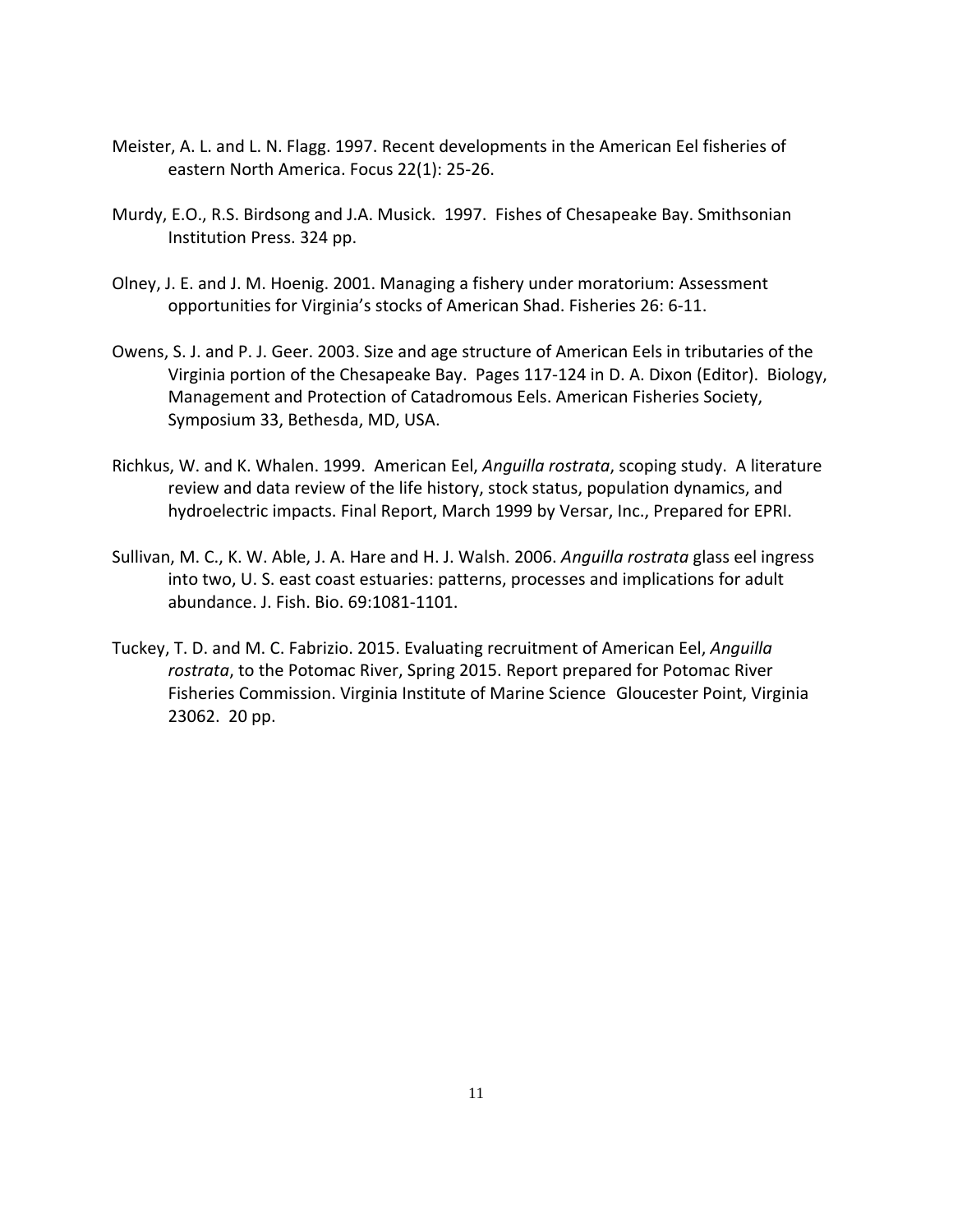|                       |      | Total   | <b>AUC</b> |                 |      | Total     | <b>AUC</b> |
|-----------------------|------|---------|------------|-----------------|------|-----------|------------|
| Site                  | Year | Caught  | index      | Site            | Year | Caught    | index      |
|                       |      |         |            |                 |      |           |            |
| <b>Wormley Pond</b>   | 2001 | 82,267  | 83,492.5   |                 |      |           |            |
|                       | 2002 | 31,518  | 32,638.7   |                 |      |           |            |
|                       | 2003 | 14,385  | 13,725.6   | Wareham's Pond  | 2003 | 2,230     | 2,350.6    |
|                       | 2004 | 78,258  | 79,293.5   |                 | 2004 | 158       | 165.3      |
|                       | 2005 | 56,259  | 55,660.7   |                 | 2005 | 225       | 224.1      |
|                       | 2006 | 61,211  | 59,855.0   |                 | 2006 | 3,280     | 3,266.3    |
|                       | 2007 | 90,988  | 90,705.0   |                 | 2007 | 953       | 959.3      |
|                       | 2008 | 9,012   | 9,220.6    |                 | 2008 | 2,456     | 2,417.2    |
|                       | 2009 | 8,367   | 8,404.2    |                 | 2009 | 5,322     | 5,192.3    |
|                       | 2010 | 139,391 | 149, 154.2 |                 | 2010 | 672       | 648.5      |
|                       | 2011 | 66,953  | 62,410.3   |                 | 2011 | 12,871    | 14,318.0   |
|                       | 2012 | 65,312  | 65,271.7   |                 | 2012 | 3,933     | 4,042.1    |
|                       | 2013 | 42,415  | 42,362.2   |                 | 2013 | <b>NA</b> | <b>NA</b>  |
|                       | 2014 | 36,894  | 38,447.9   |                 | 2014 | 1,979     | 1,969.8    |
|                       | 2015 | 40,071  | 46,619.6   |                 | 2015 | 5,218     | 5,737.6    |
|                       |      |         |            |                 |      |           |            |
| <b>Bracken's Pond</b> | 2000 | 61,228  | 62,884.7   | Kamp's Millpond | 2000 | 139       | 129.9      |
|                       | 2001 | 52,838  | 54,113.1   |                 | 2001 | 3,956     | 4,030.2    |
|                       | 2002 | 7,413   | 7,590.8    |                 | 2002 | 11,217    | 11,064.5   |
|                       | 2003 | 77,592  | 75,405.4   |                 | 2003 | 2,387     | 2,377.5    |
|                       | 2004 | 29,914  | 30,281.7   |                 | 2004 | 524       | 516.2      |
|                       | 2005 | 65,983  | 65,885.3   |                 | 2005 | 2,084     | 2,145.0    |
|                       | 2006 | 45,738  | 47,093.6   |                 | 2006 | 302       | 298.6      |
|                       | 2007 | 46,758  | 46,266.8   |                 | 2007 | 313       | 311.5      |
|                       | 2008 | 1,165   | 1,150.3    |                 | 2008 | 481       | 479.0      |
|                       | 2009 | 69      | 67.5       |                 | 2009 | 179       | 179.0      |
|                       | 2010 | 23,044  | 30,087.8   |                 | 2010 | 4,734     | 4,462.0    |
|                       | 2011 | 69,660  | 62,697.5   |                 | 2011 | 1,860     | 1,980.4    |
|                       | 2012 | 62,738  | 85,747.3   |                 | 2012 | 67,045    | 43,654.3   |
|                       | 2013 | 29,272  | 28,486.3   |                 | 2013 | 2,426     | 2,457.2    |
|                       | 2014 | 3,376   | 3,863.9    |                 | 2014 | 4,167     | 3,693.9    |
|                       | 2015 | 35,328  | 38,294.8   |                 | 2015 | 508       | 485.1      |

Table 1. Total number of glass American Eels captured and the index of abundance using Area Under the Curve method (AUC). 'NA' indicates that data are not available due to construction at this site in 2013.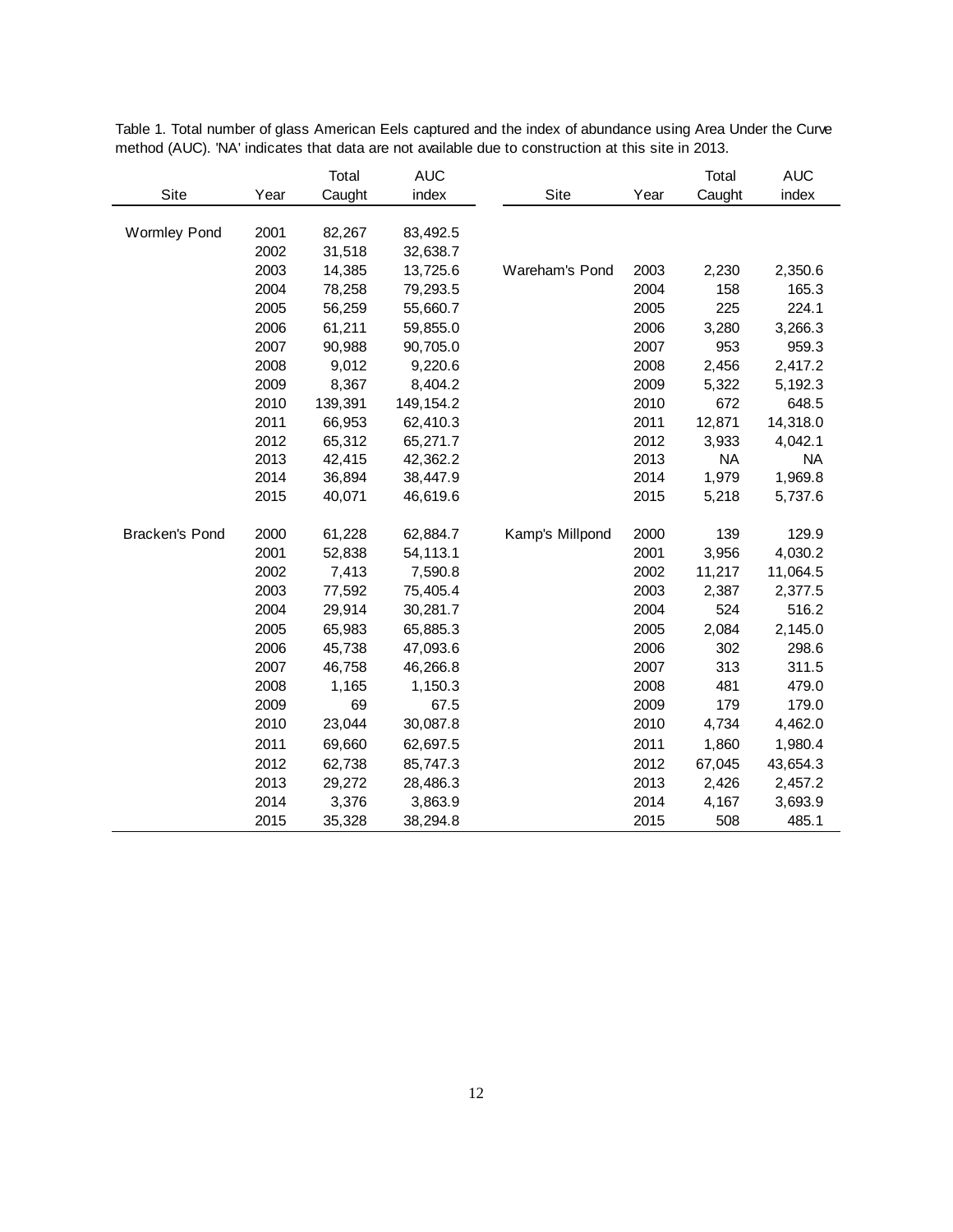|                     |      | Total  | <b>AUC</b> |                 |      | Total     | <b>AUC</b> |
|---------------------|------|--------|------------|-----------------|------|-----------|------------|
| Site                | Year | Caught | index      | Site            | Year | Caught    | index      |
|                     |      |        |            |                 |      |           |            |
| <b>Wormley Pond</b> | 2001 | 171    | 171.4      |                 |      |           |            |
|                     | 2002 | 315    | 314.6      |                 |      |           |            |
|                     | 2003 | 138    | 140.5      | Wareham's Pond  | 2003 | 84        | 84.7       |
|                     | 2004 | 257    | 264.7      |                 | 2004 | 260       | 256.4      |
|                     | 2005 | 105    | 108.6      |                 | 2005 | 148       | 148.6      |
|                     | 2006 | 160    | 158.4      |                 | 2006 | 469       | 471.2      |
|                     | 2007 | 619    | 612.8      |                 | 2007 | 682       | 676.7      |
|                     | 2008 | 139    | 140.0      |                 | 2008 | 511       | 512.8      |
|                     | 2009 | 31     | 32.0       |                 | 2009 | 275       | 275.7      |
|                     | 2010 | 80     | 71.9       |                 | 2010 | 306       | 323.4      |
|                     | 2011 | 79     | 104.9      |                 | 2011 | 463       | 523.0      |
|                     | 2012 | 79     | 69.9       |                 | 2012 | 496       | 516.0      |
|                     | 2013 | 99     | 112.1      |                 | 2013 | <b>NA</b> | <b>NA</b>  |
|                     | 2014 | 64     | 74.7       |                 | 2014 | 1,368     | 1,399.9    |
|                     | 2015 | 107    | 103.1      |                 | 2015 | 946       | 1,173.4    |
|                     |      |        |            |                 |      |           |            |
| Bracken's Pond      | 2000 | 528    | 535.4      | Kamp's Millpond | 2000 | 5         | 4.9        |
|                     | 2001 | 334    | 341.1      |                 | 2001 | 222       | 225.4      |
|                     | 2002 | 52     | 52.2       |                 | 2002 | 224       | 222.9      |
|                     | 2003 | 411    | 416.7      |                 | 2003 | 1,968     | 1,972.6    |
|                     | 2004 | 171    | 180.0      |                 | 2004 | 250       | 246.1      |
|                     | 2005 | 231    | 229.9      |                 | 2005 | 196       | 198.6      |
|                     | 2006 | 166    | 172.7      |                 | 2006 | 312       | 310.0      |
|                     | 2007 | 723    | 717.8      |                 | 2007 | 32        | 31.7       |
|                     | 2008 | 262    | 260.9      |                 | 2008 | 37        | 45.1       |
|                     | 2009 | 3      | 3.0        |                 | 2009 | 33        | 34.5       |
|                     | 2010 | 190    | 219.9      |                 | 2010 | 132       | 125.9      |
|                     | 2011 | 525    | 644.2      |                 | 2011 | 104       | 213.7      |
|                     | 2012 | 462    | 542.8      |                 | 2012 | 891       | 730.7      |
|                     | 2013 | 354    | 398.4      |                 | 2013 | 218       | 222.5      |
|                     | 2014 | 163    | 174.5      |                 | 2014 | 259       | 246.5      |
|                     | 2015 | 358    | 548.0      |                 | 2015 | 119       | 239.1      |

Table 2. Total number of elver American Eels captured and the index of abundance using Area Under the Curve method (AUC). 'NA' indicates that data are not available due to construction at this site in 2013.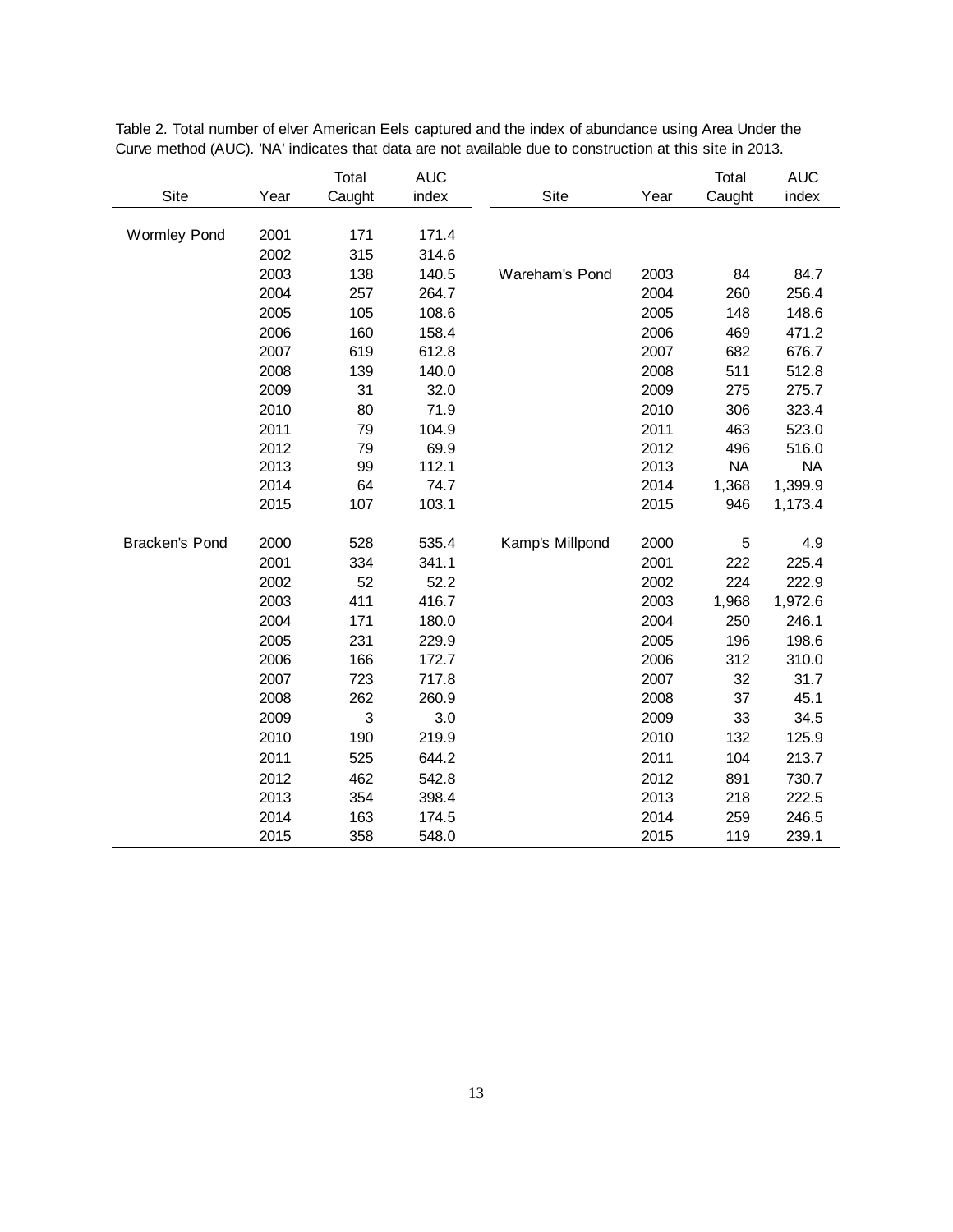

Figure 1. American Eel sampling sites in sub‐estuaries of the Chesapeake Bay: the Rappahannock (Kamp's Millpond), York (Wormley Pond and Bracken's Pond), and James (Wareham's Pond) estuaries, Virginia, 2015.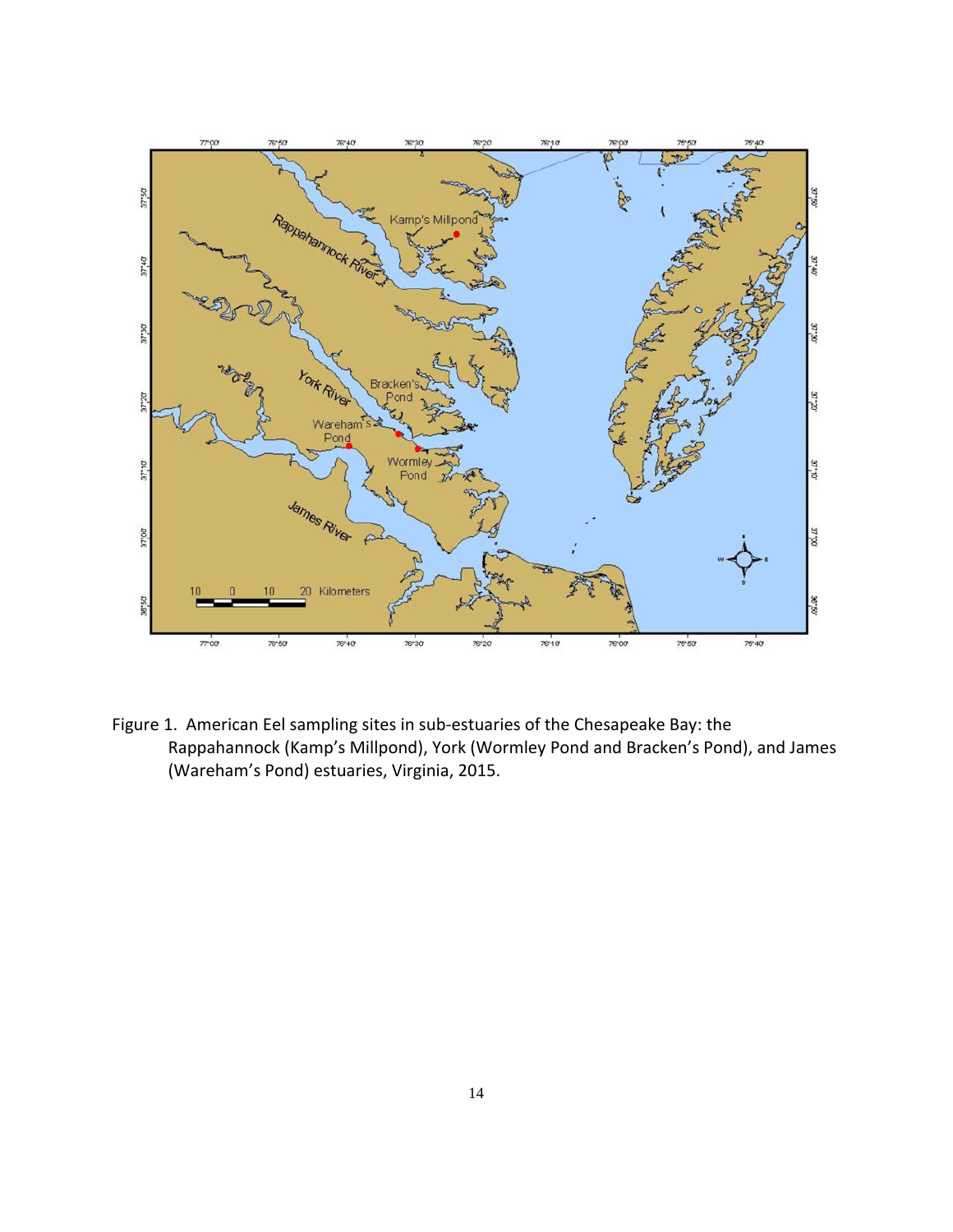

Figure 2. Abundance indices and time series average calculated by the area-under-the-curve method for glass American Eels from Wormley Pond and Bracken's Pond (York River estuary). Time series averages are shown as solid (Bracken's Pond) and dotted (Wormley Pond) lines.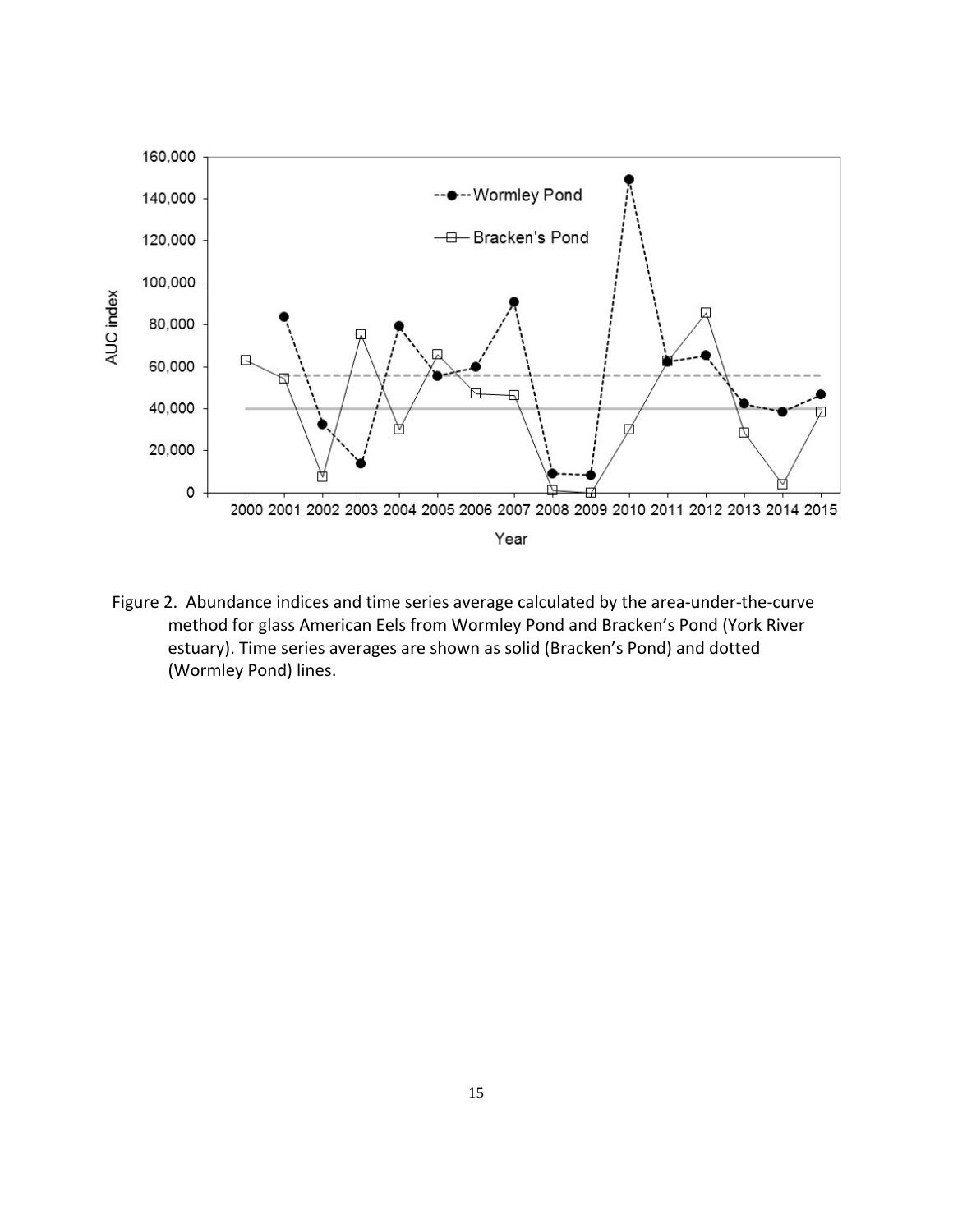![](_page_16_Figure_0.jpeg)

Figure 3. Abundance indices and time series average calculated by the area-under-the-curve method for glass American Eels from Wareham's Pond (James River estuary) and Kamp's Millpond (Rappahannock River estuary). Time series averages are shown as solid (Wareham's Pond) and dotted (Kamp's Millpond) lines. Wareham's Pond was not sampled in 2013 due to dam construction at our sampling site.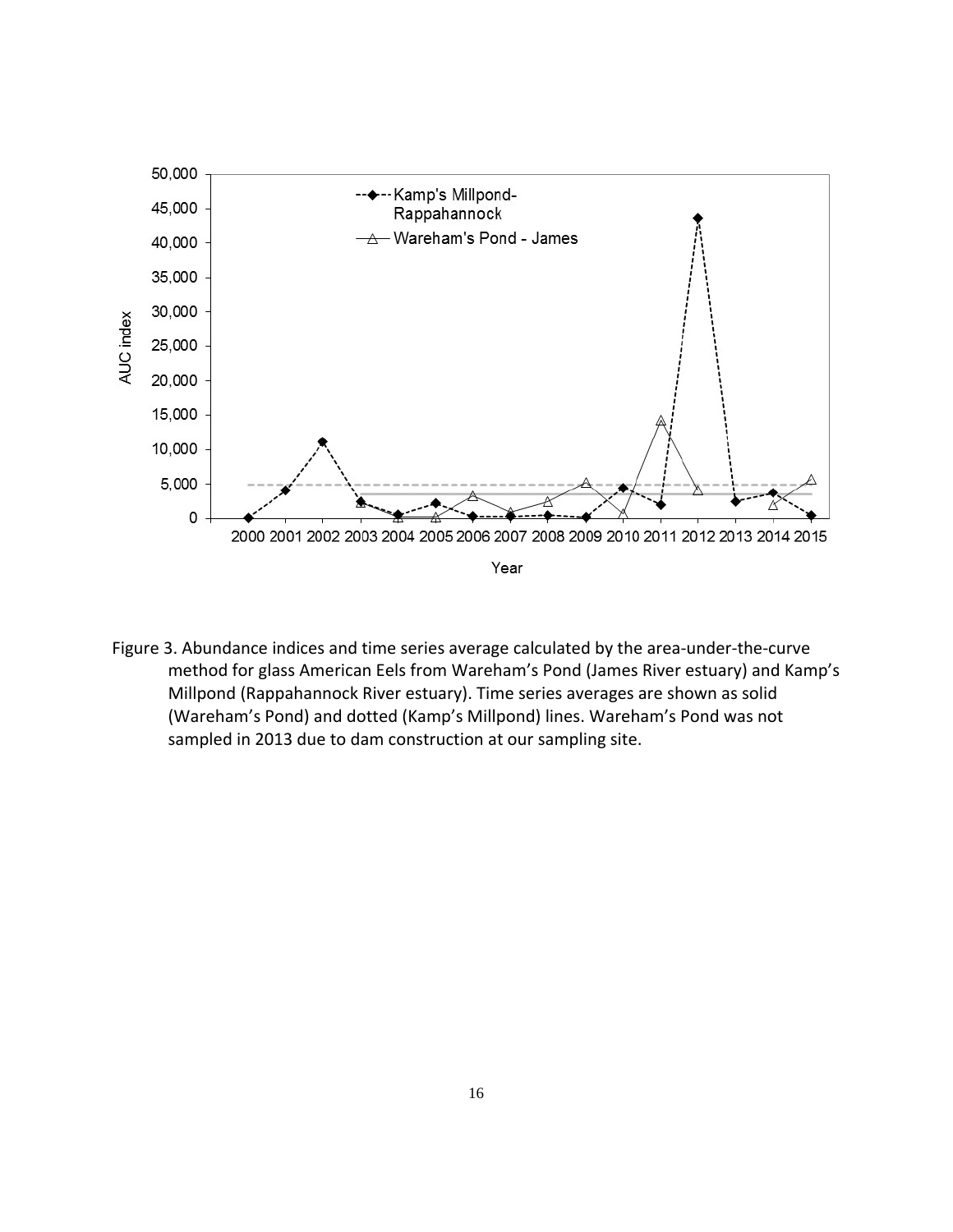![](_page_17_Figure_0.jpeg)

Figure 4. Abundance indices and time series average calculated by the area-under-the-curve method for elver American Eels from Wormley Pond and Bracken's Pond (York River estuary). Time series averages are shown as solid (Bracken's Pond) and dotted (Wormley Pond) lines.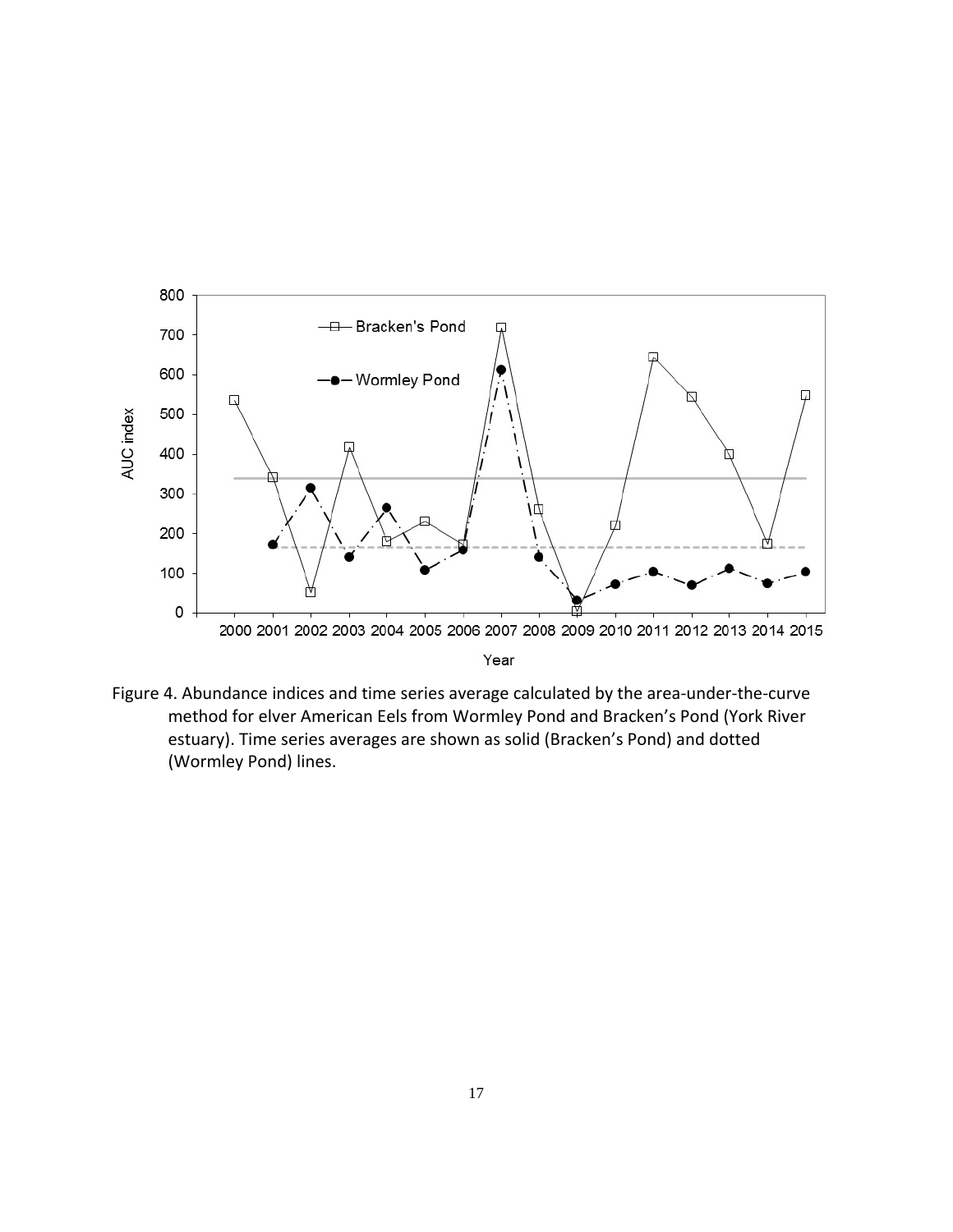![](_page_18_Figure_0.jpeg)

Figure 5. Abundance indices and time series average calculated by the area-under-the-curve method for elver American Eels from Wareham's Pond (James River estuary) and Kamp's Millpond (Rappahannock River estuary). Time series averages are shown as solid (Wareham's Pond) and dotted (Kamp's Millpond) lines. Wareham's Pond was not sampled in 2013 due to dam construction at our sampling site.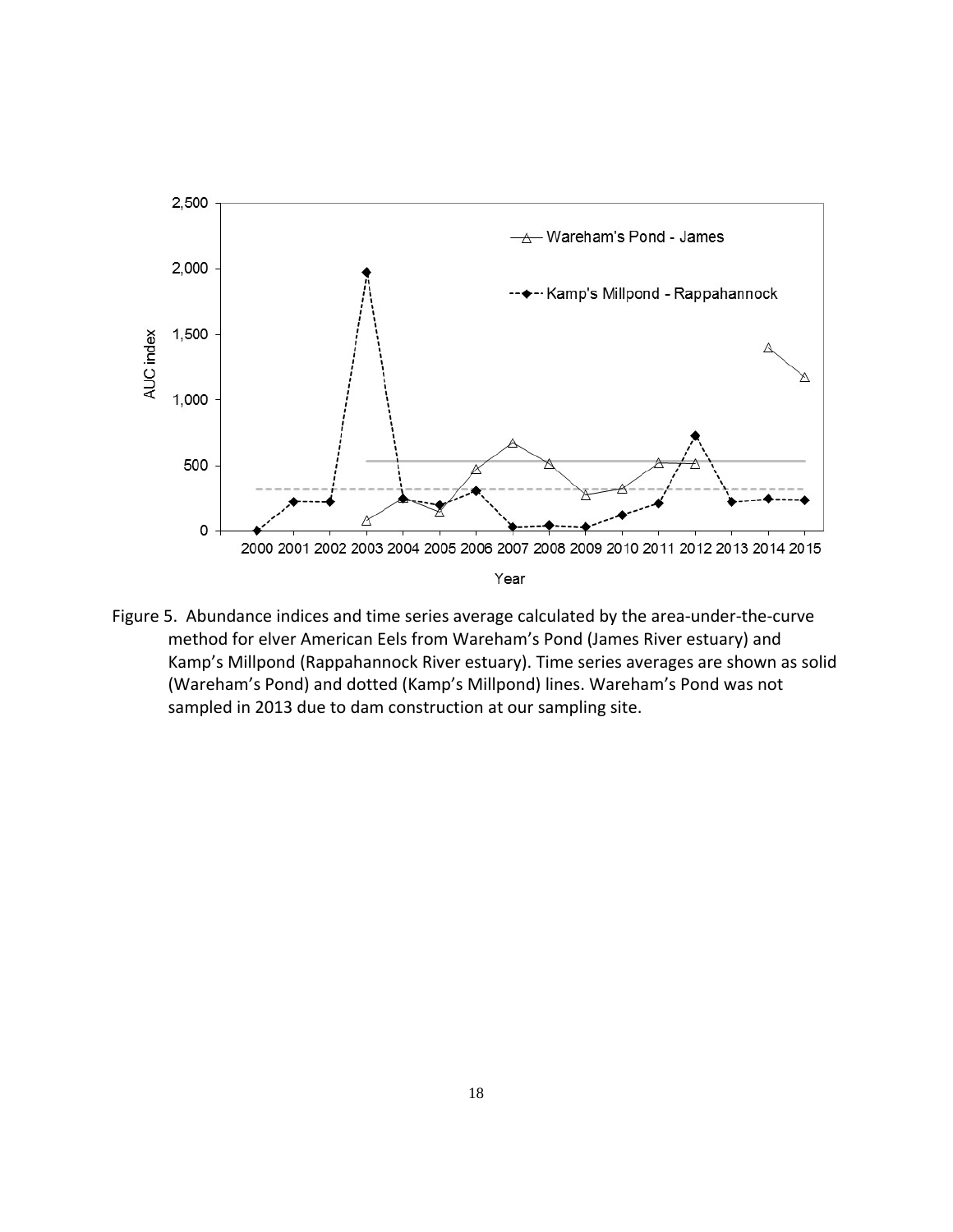![](_page_19_Figure_0.jpeg)

Figure 6. Length‐weight relationship for glass American Eels from the York River estuary, 2015. Average TL = 57.4 mm, average weight =  $0.145$  g, N =  $501$  eels.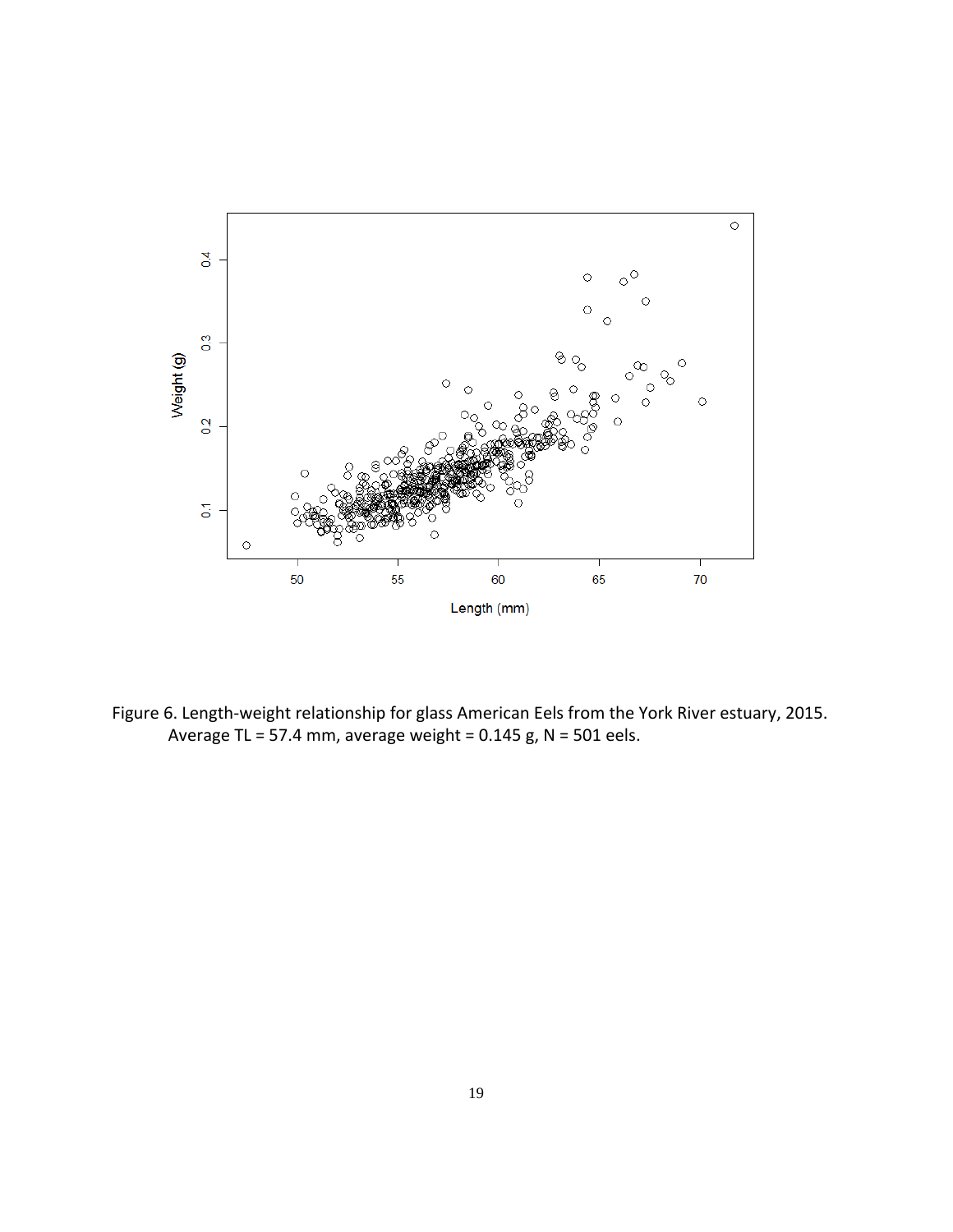![](_page_20_Figure_0.jpeg)

Figure 7. Mean total length (mm; SD) of glass American Eels collected with Irish Eel ramps from 2001 to 2015 from two sites combined (Wormley and Bracken's Ponds) in the York River estuary, Virginia. Long‐term mean 56.9 mm (n = 15 years).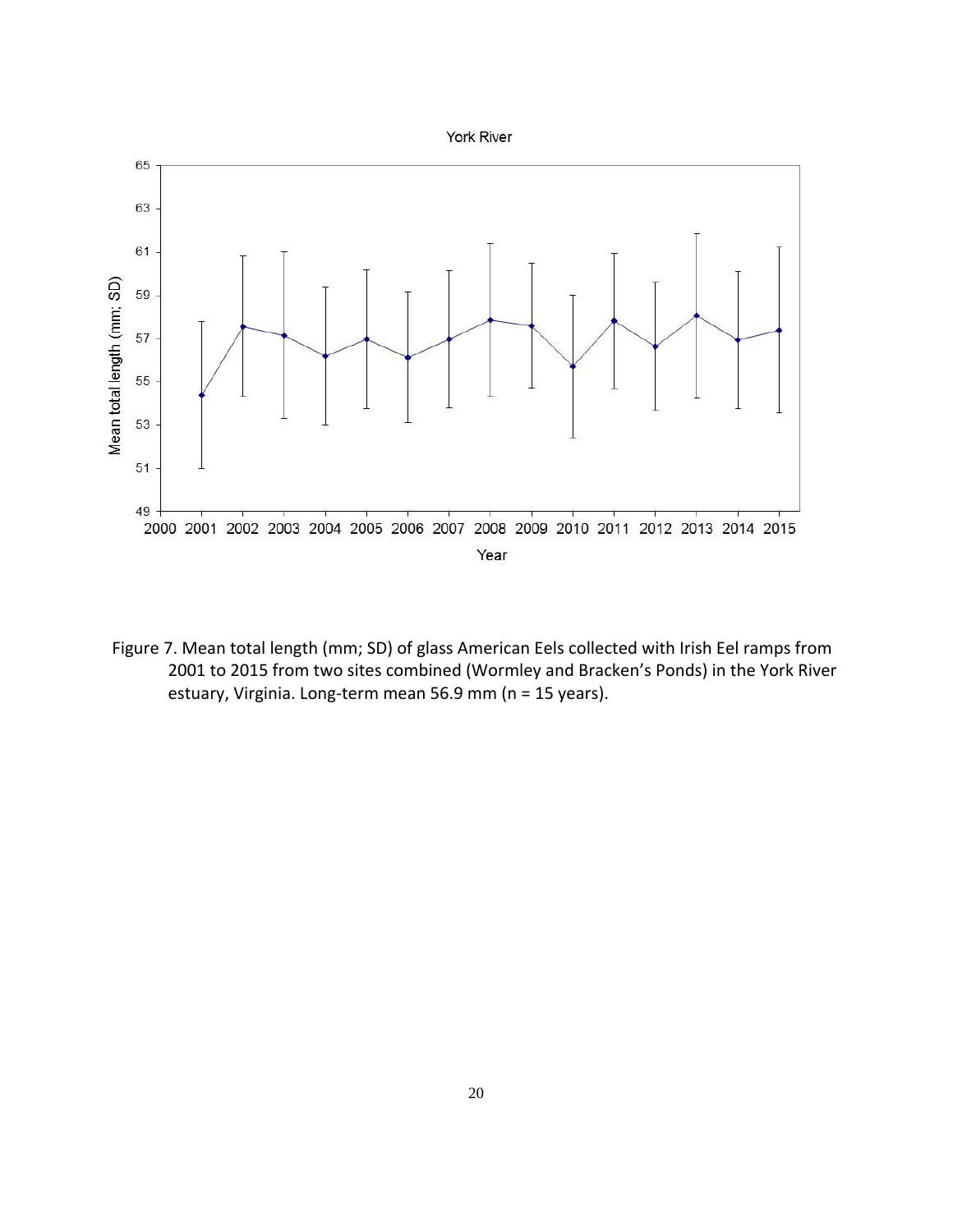![](_page_21_Figure_0.jpeg)

Figure 8. Frequency of pigment stages for glass eels by month for the York River estuary, 2015.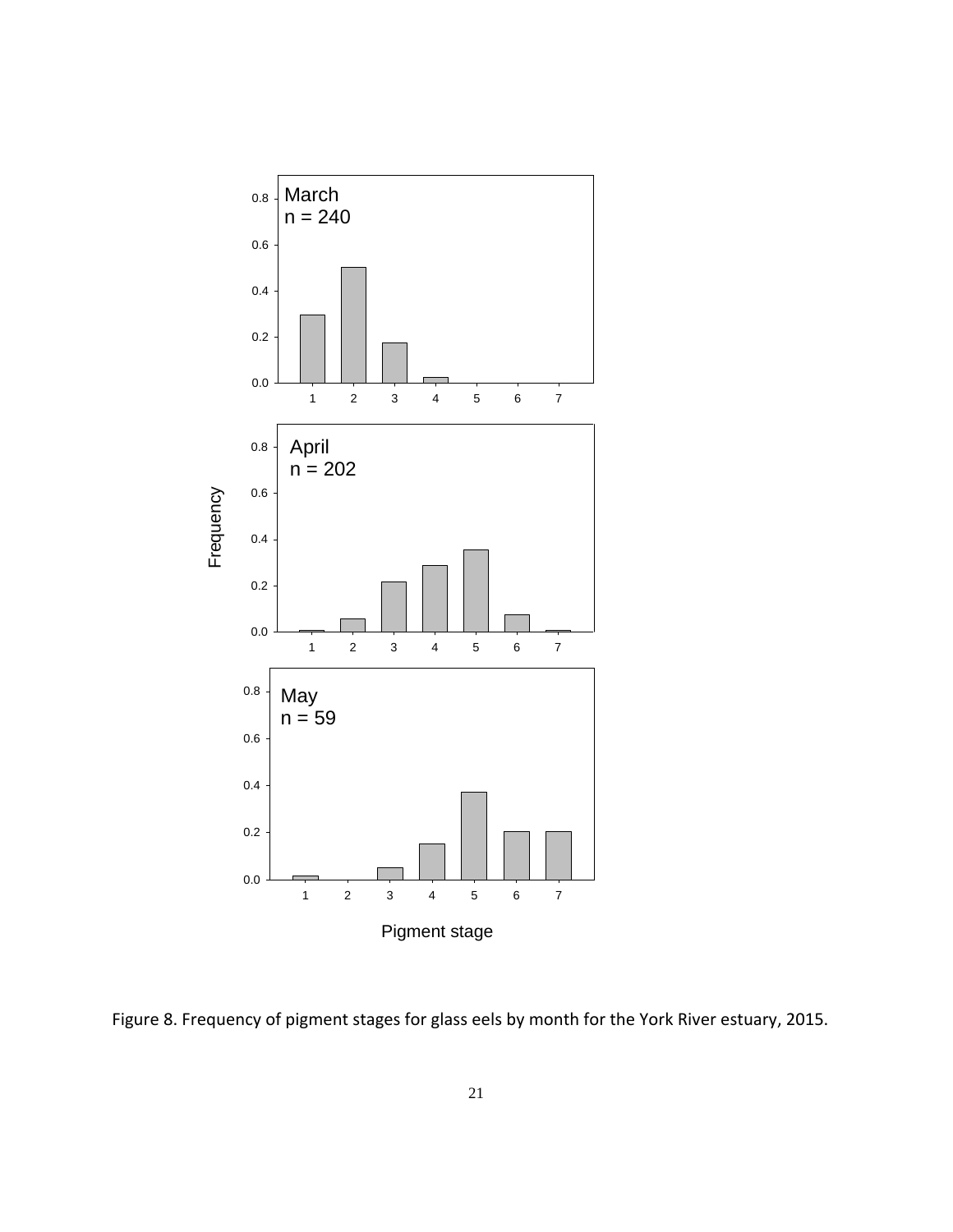![](_page_22_Figure_0.jpeg)

Figure 9. Glass American Eel catches (bars) and water temperature (line) in 2015 from (A) Wormley Pond, and (B) Bracken's Pond. Note axis scales are not uniform.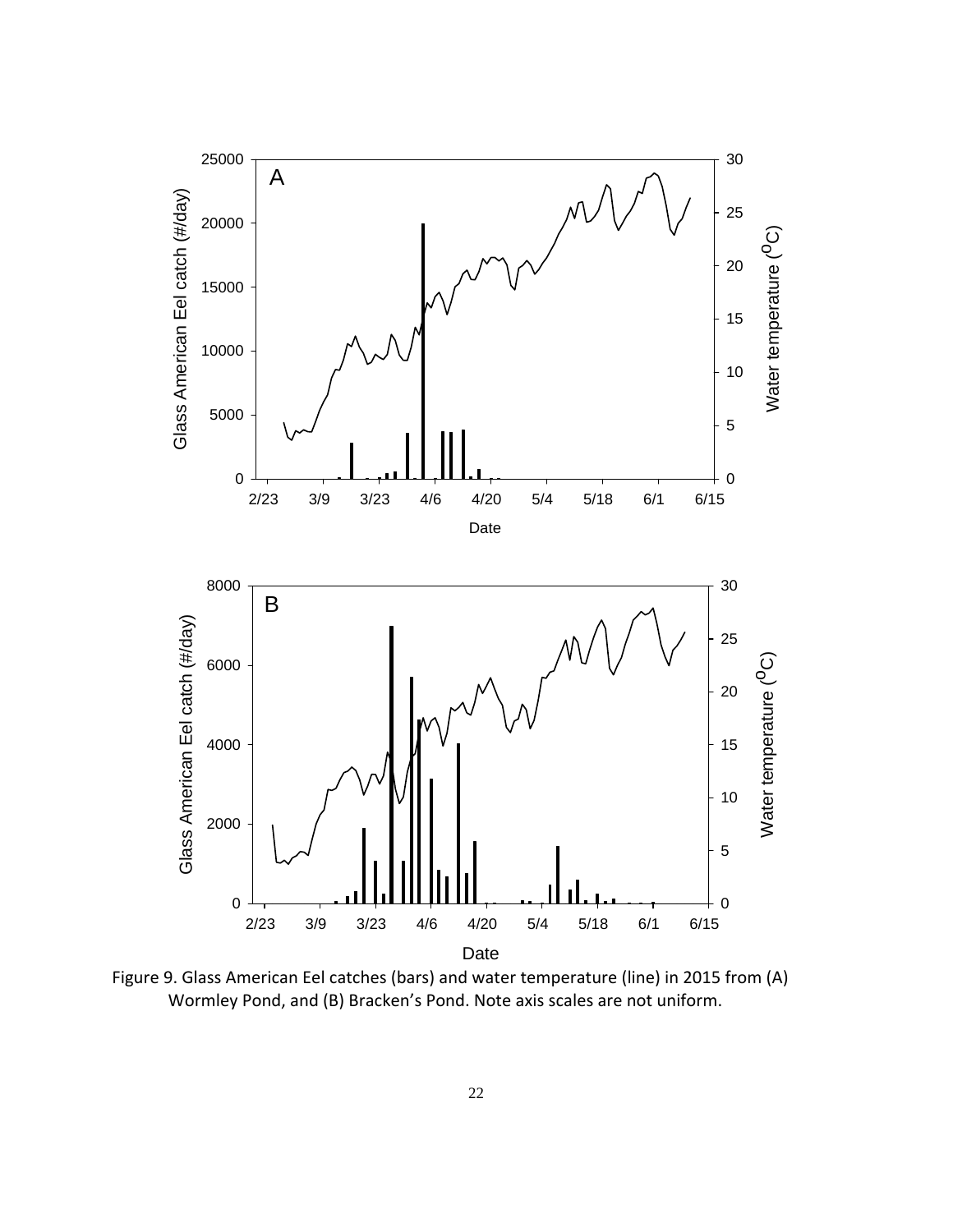![](_page_23_Figure_0.jpeg)

Figure 9 continued. Glass American Eel catches (bars) and water temperature (line) in 2015 from (C) Wareham's Pond, and (D) Kamp's Millpond. Note axis scales are not uniform.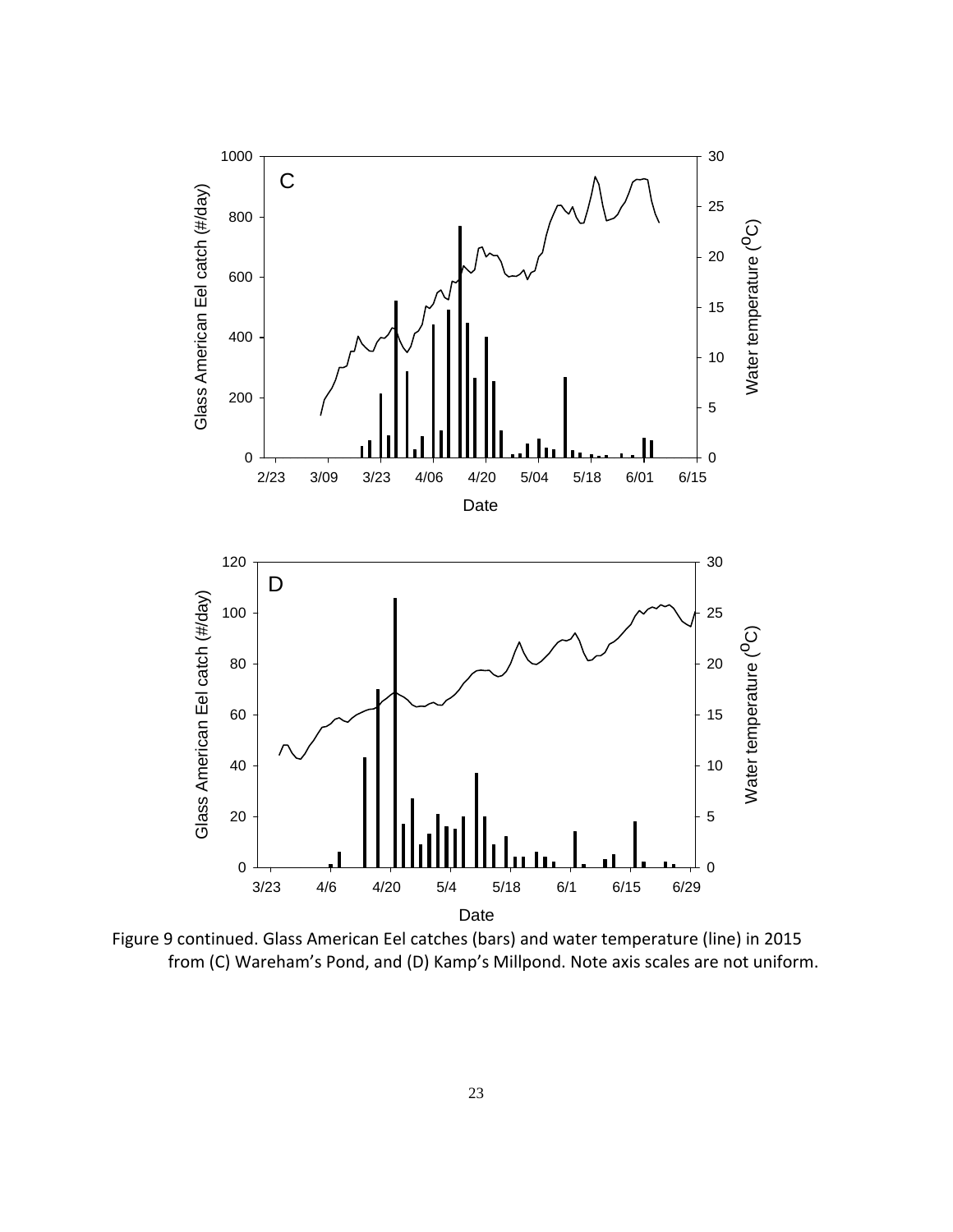![](_page_24_Figure_0.jpeg)

Figure 10. Elver American Eel catches (bars) and water temperature (line) in 2015 from (A) Wormley pond, and (B) Bracken's Pond. Note axis scales are not uniform.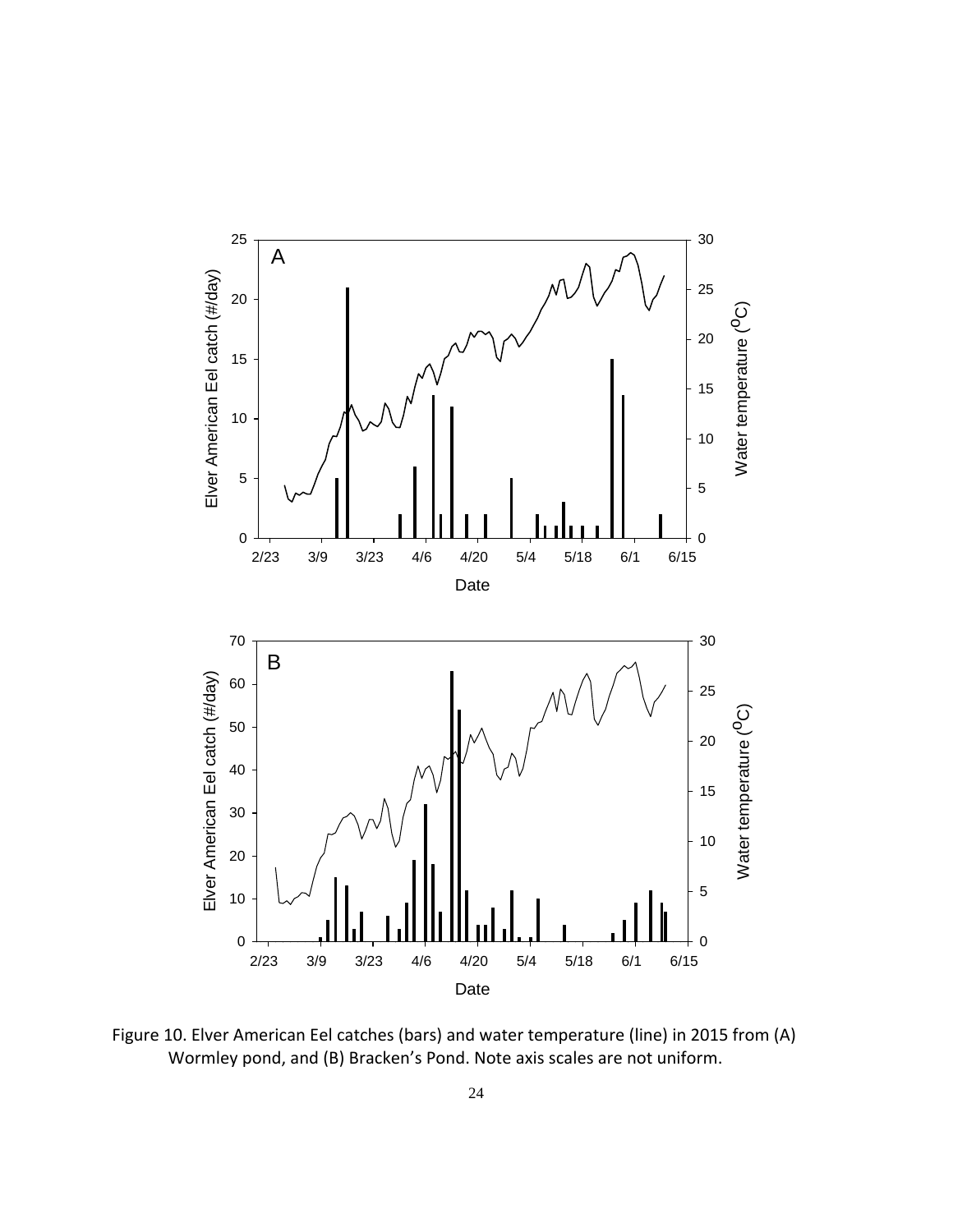![](_page_25_Figure_0.jpeg)

![](_page_25_Figure_1.jpeg)

Figure 10 continued. Elver catches (bars) and water temperature (line) in 2015 from (C) Wareham's Pond, and (D) Kamp's Millpond. Note axis scales are not uniform.